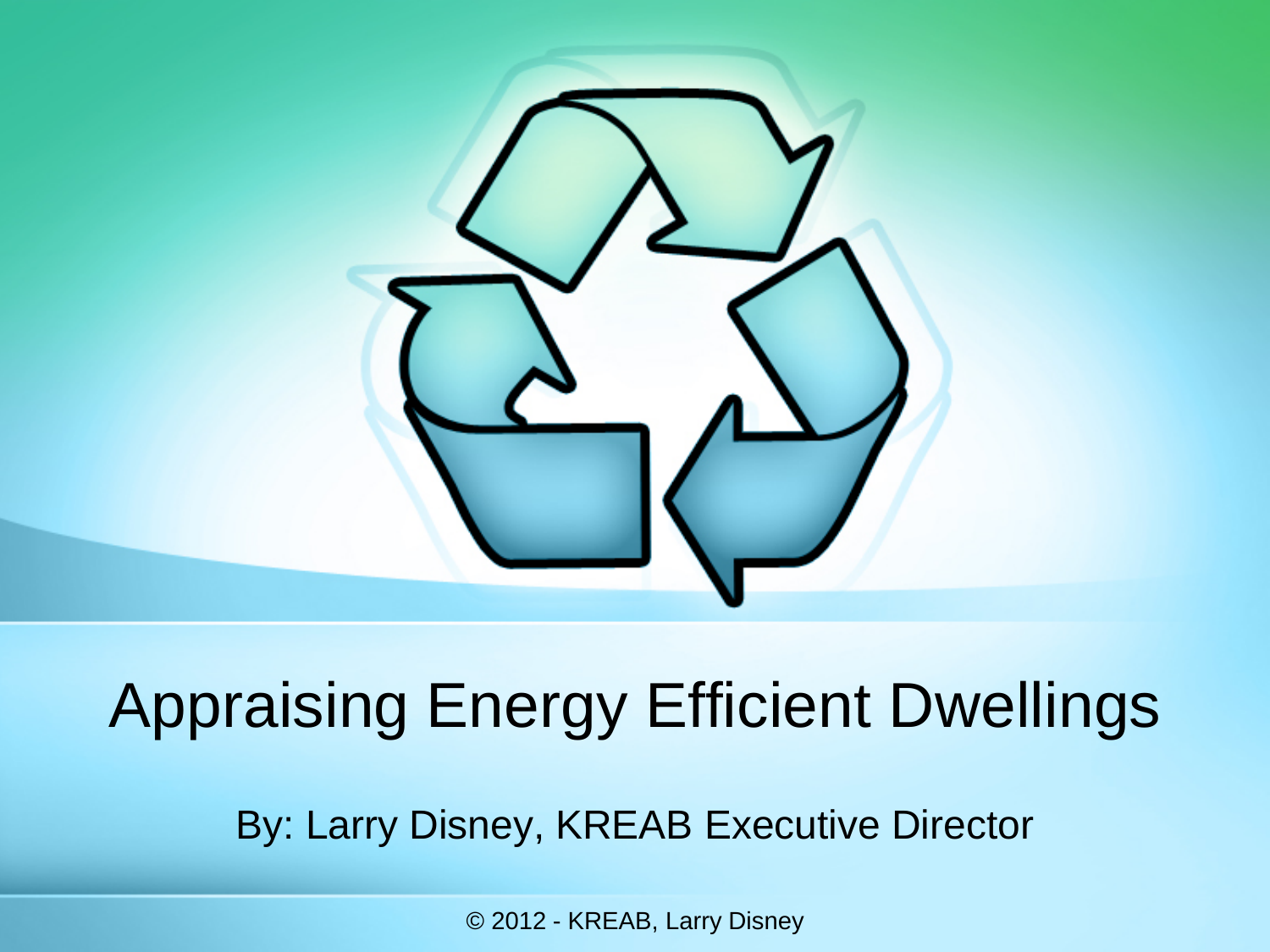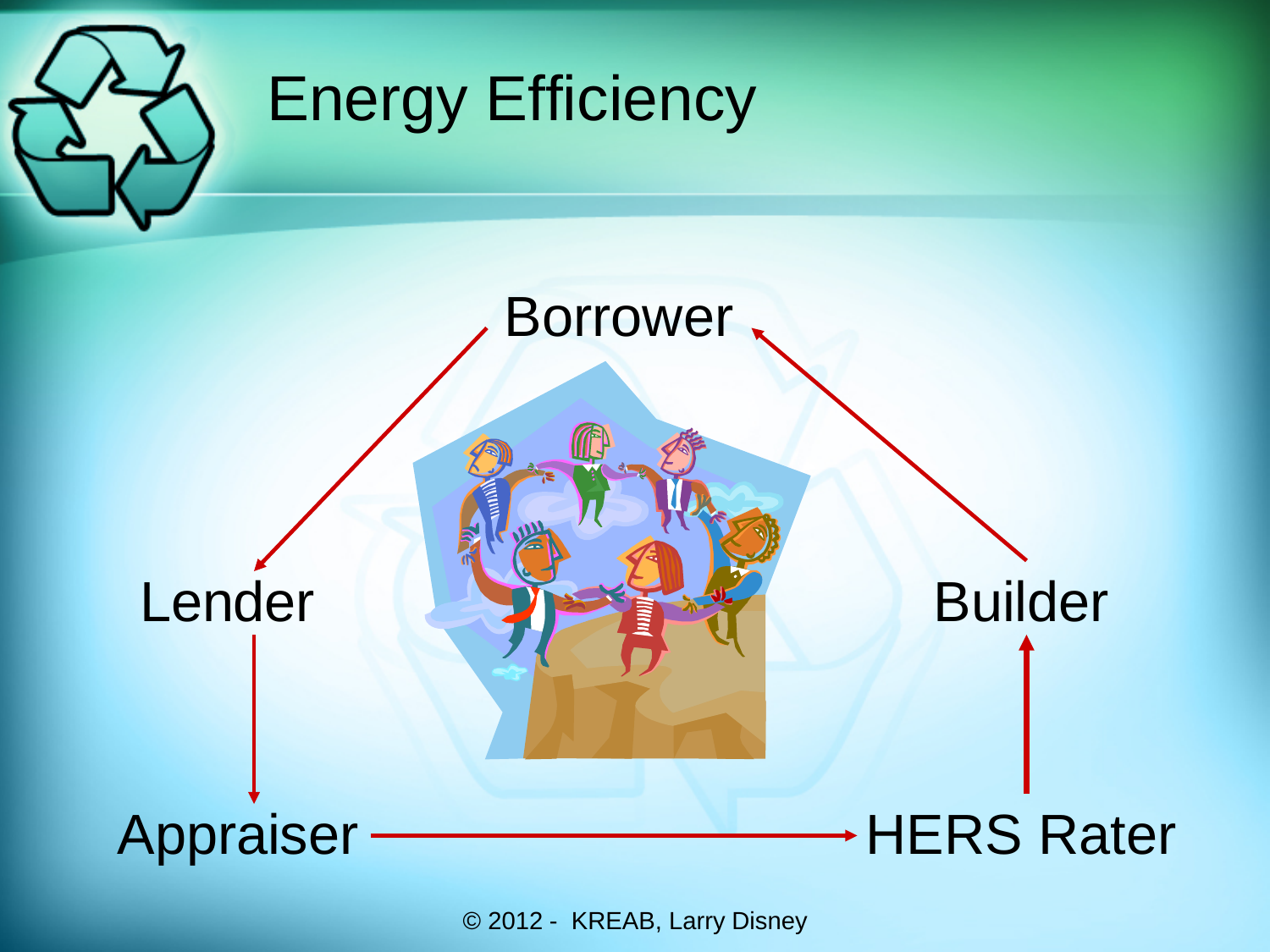

## What is an appraisal?

**APPRAISAL:** (noun) the act or process of developing an opinion of value; *an opinion of value*.

(adjective) of or pertaining to appraising and related functions such as appraisal practice or appraisal services.

Comment: An appraisal must be numerically expressed as a *specific amount*, as a range of numbers, or as a relationship (e.g., not more than, not less than) to a previous value opinion or numerical benchmark (e.g., assessed value, collateral value).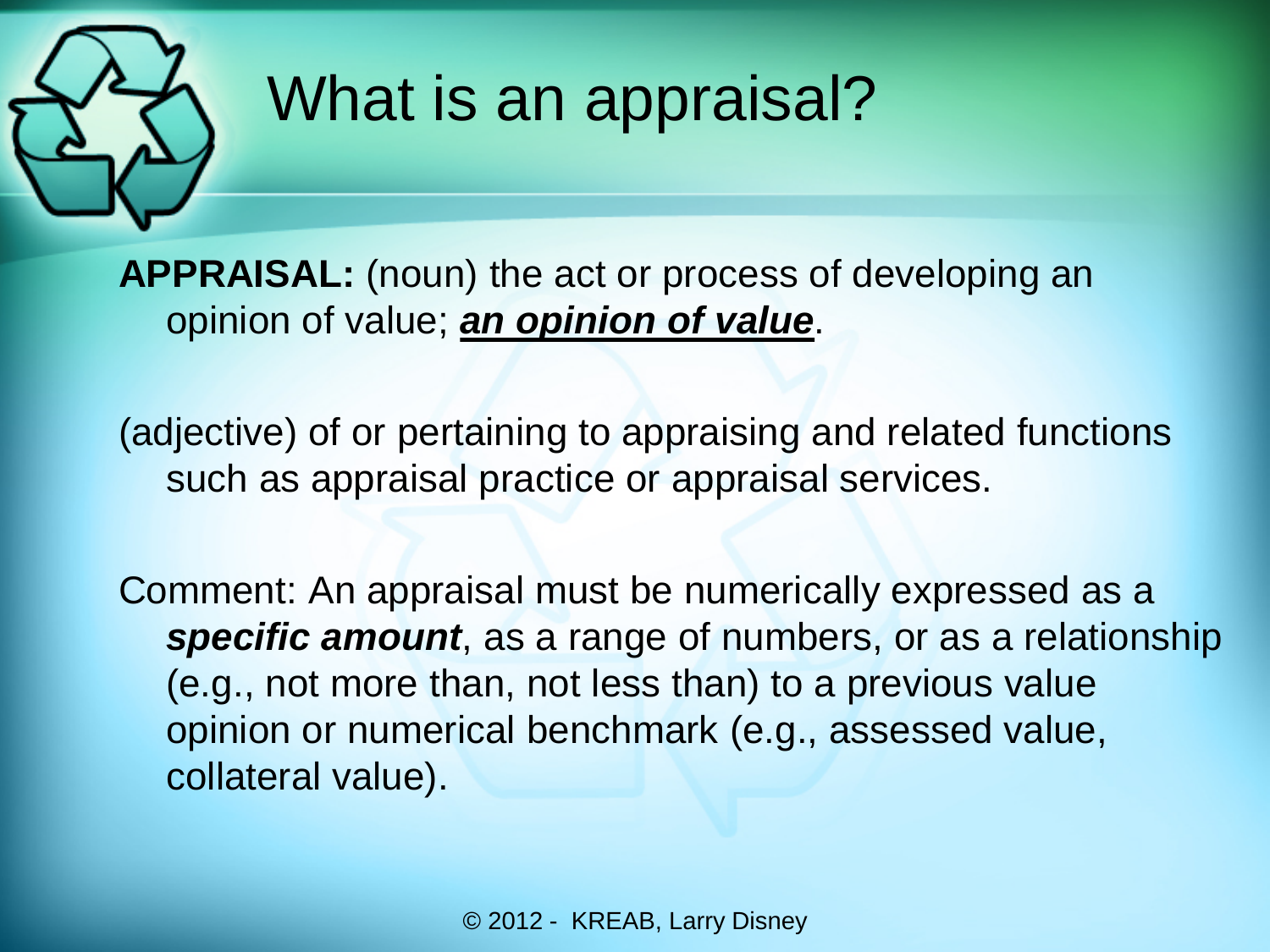

#### The appraiser is an analyst.

**SR 1-1(a) In developing a real property appraisal, an appraiser must:**

**(a) be aware of, understand, and correctly employ those recognized methods and techniques that are necessary to produce a credible appraisal;**

**SR 1-4 In developing a real property appraisal, an appraiser must collect, verify, and analyze all information necessary for credible assignment results.**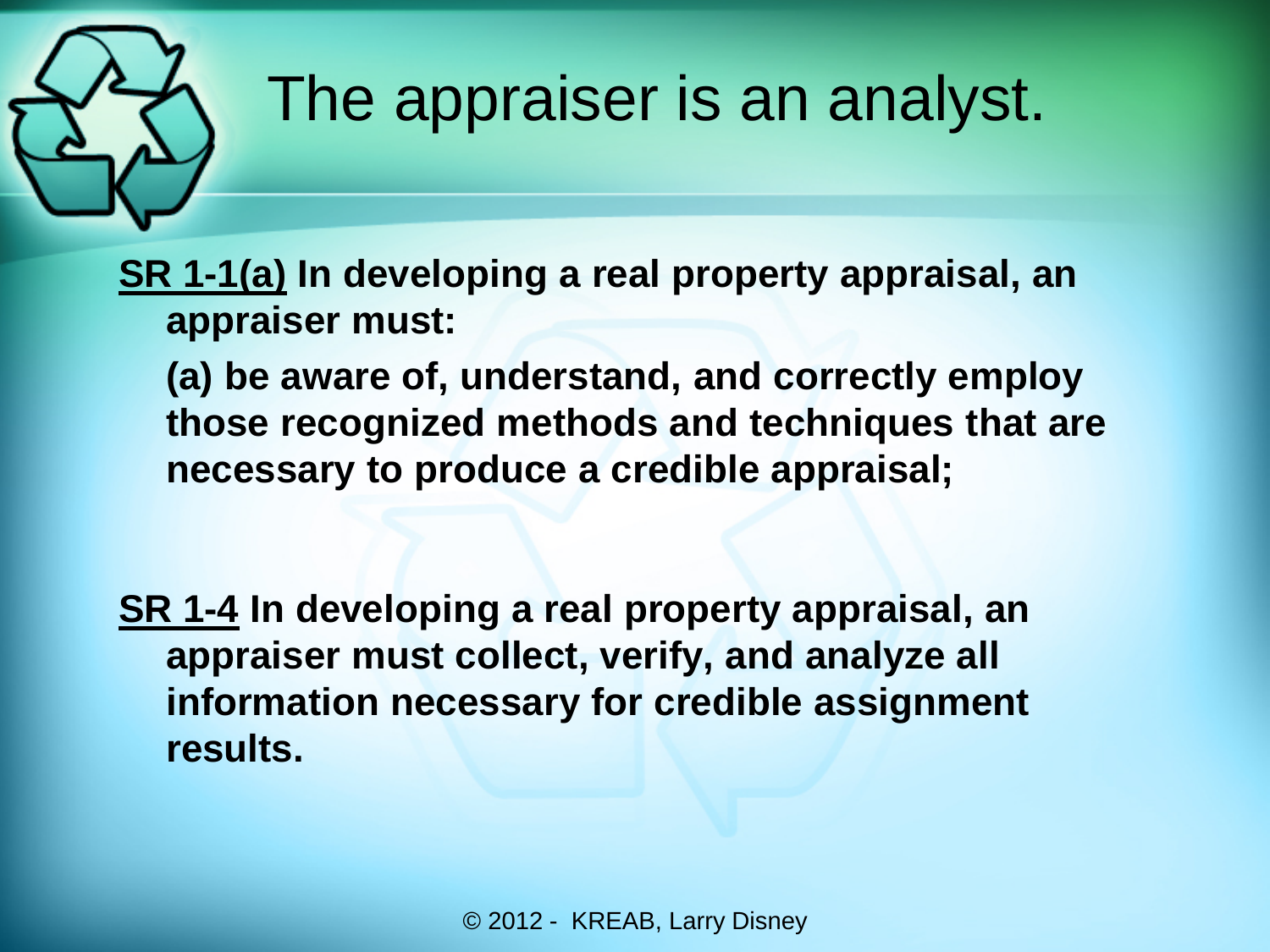

#### The appraiser is an analyst.

• Anticipation – PW of Future net benefits

**Question** – What items contribute value?



Opinion is based on analysis of the market and market trends.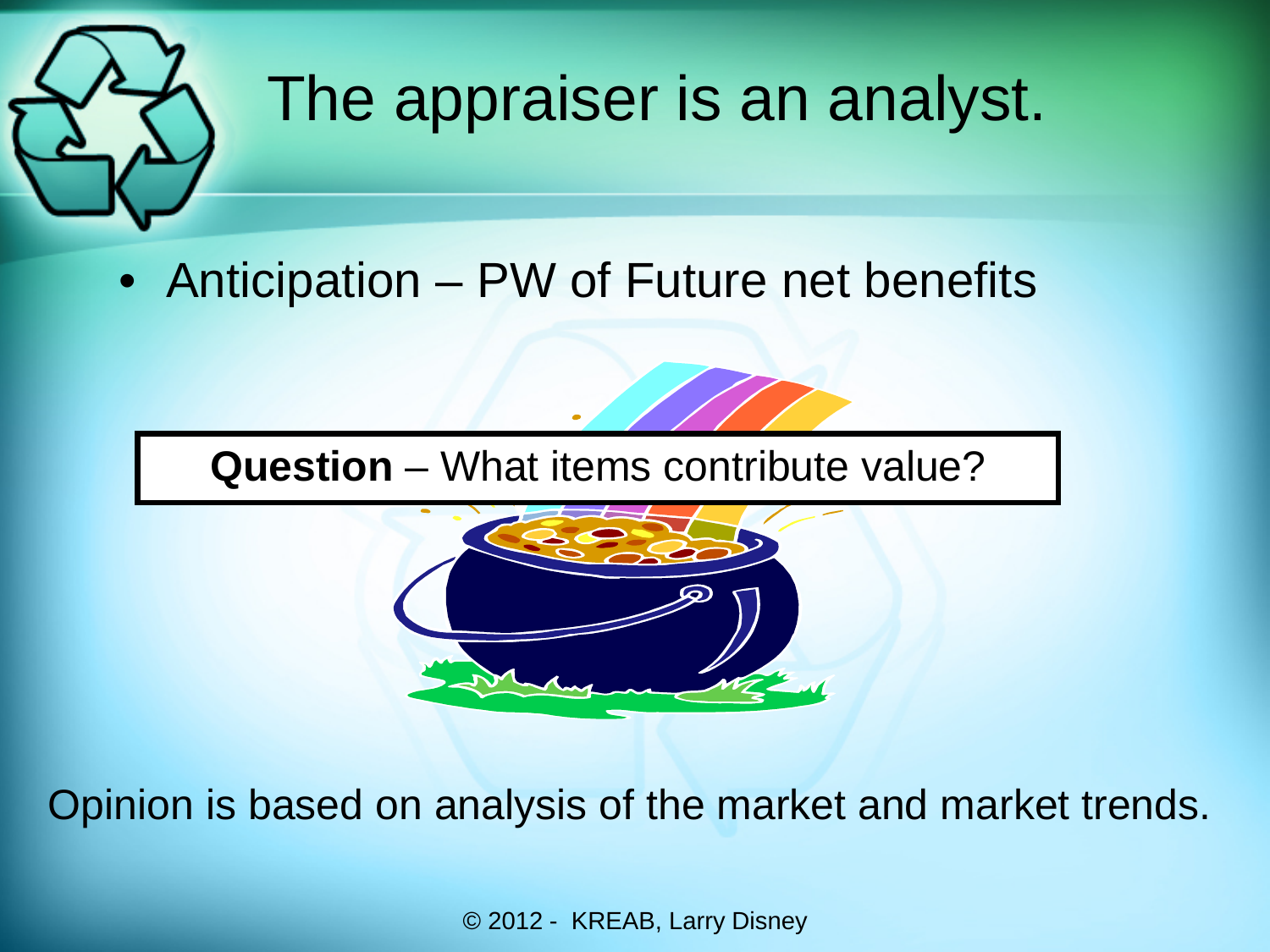

# 3 Possible approaches to value.

- Cost
- Sales Comparison
- Income

**Does the cost of an item equal the contributory value?**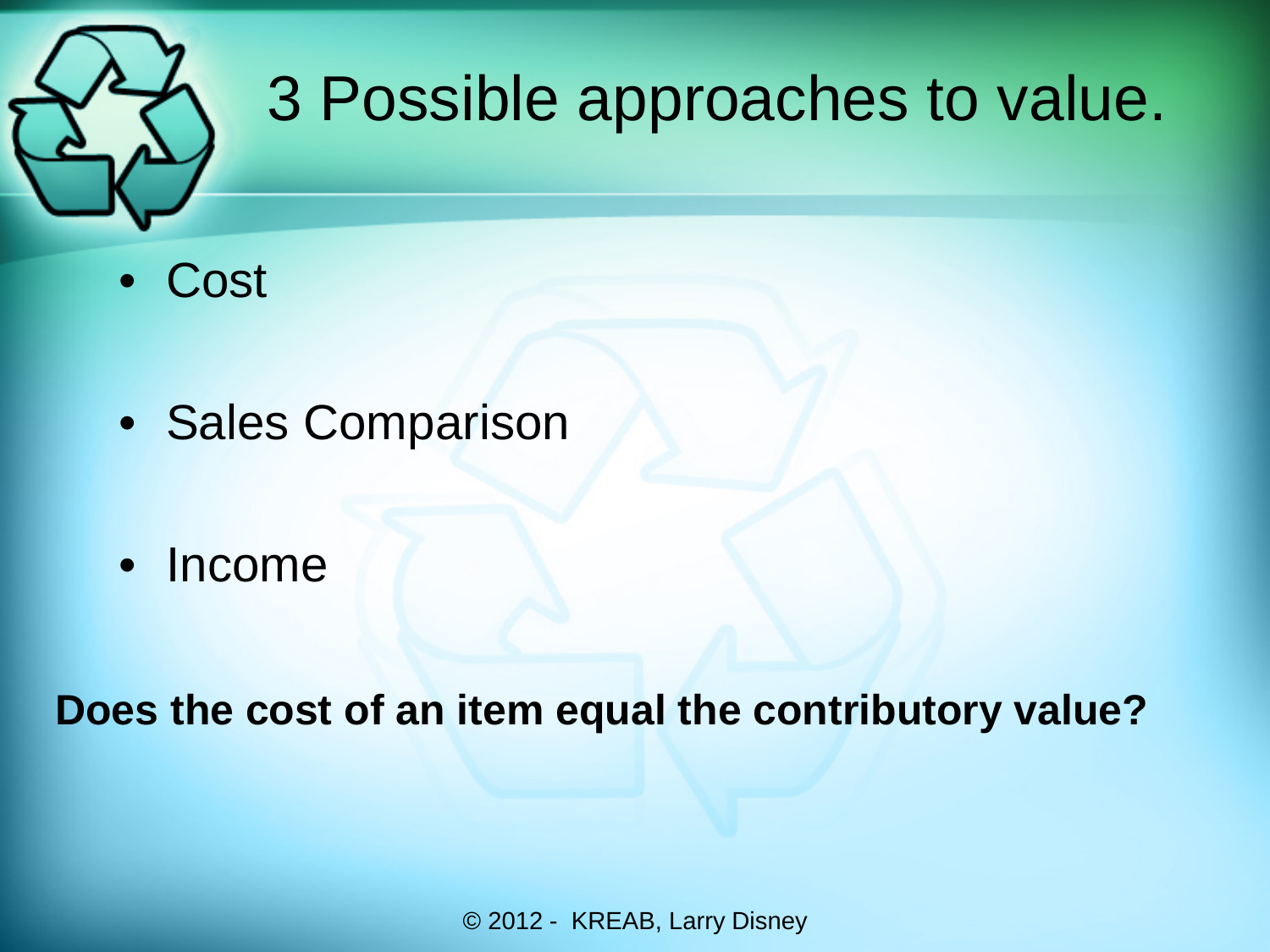

## Cost to build or create

• Cost Approach – The estimate of cost to complete the subject dwelling by either reproduction or replacement.

- •Depreciation
- •Functional Obsolescence
- •External Obsolescence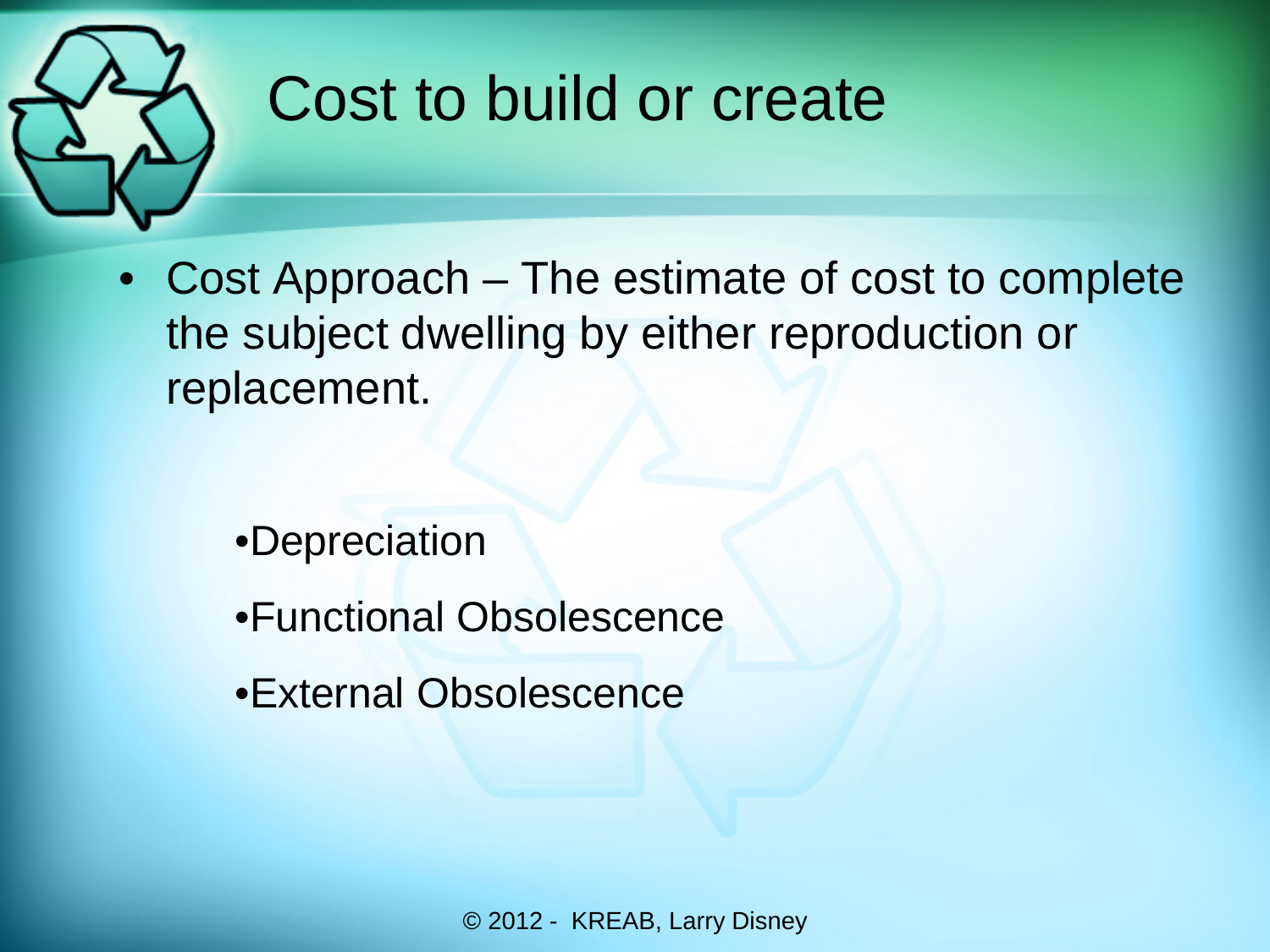

# Income Approach

- Only applicable when active rental market exists and when buyers consider the income from the property as a reason to purchase.
- Used to capitalize and discount income flows.
- This approach can often be a good indicator of value, when considering income or components of income, i.e. rents, savings required for replacement.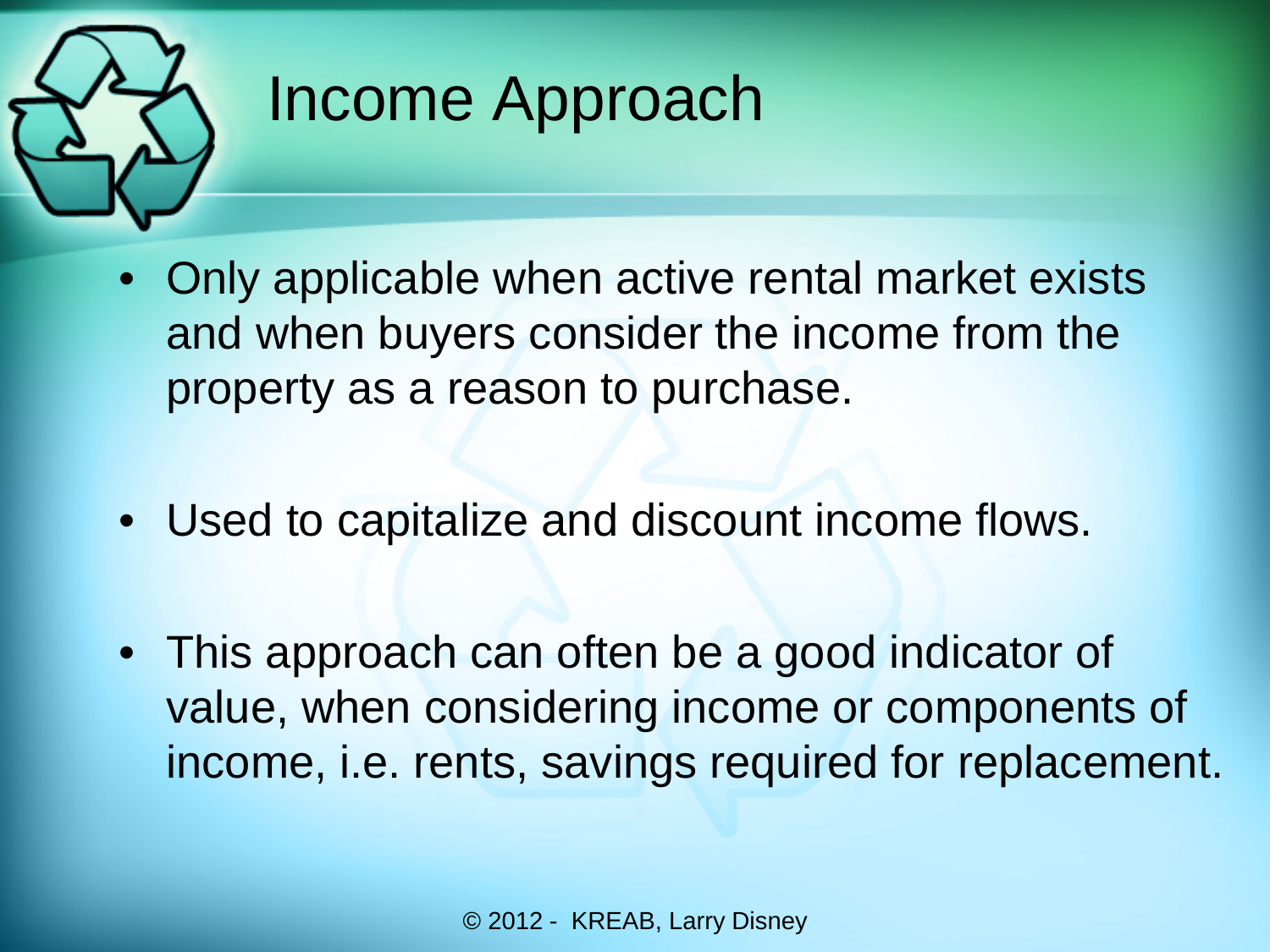

# Sales Comparison

- The most direct and reliable valuation approach for many appraisal situations, including 1-unit owner occupied residential properties.
- For greatest reliability there must be a sufficient number of recently closed sales of similar properties offering similar features and characteristics to use for comparison with a subject property.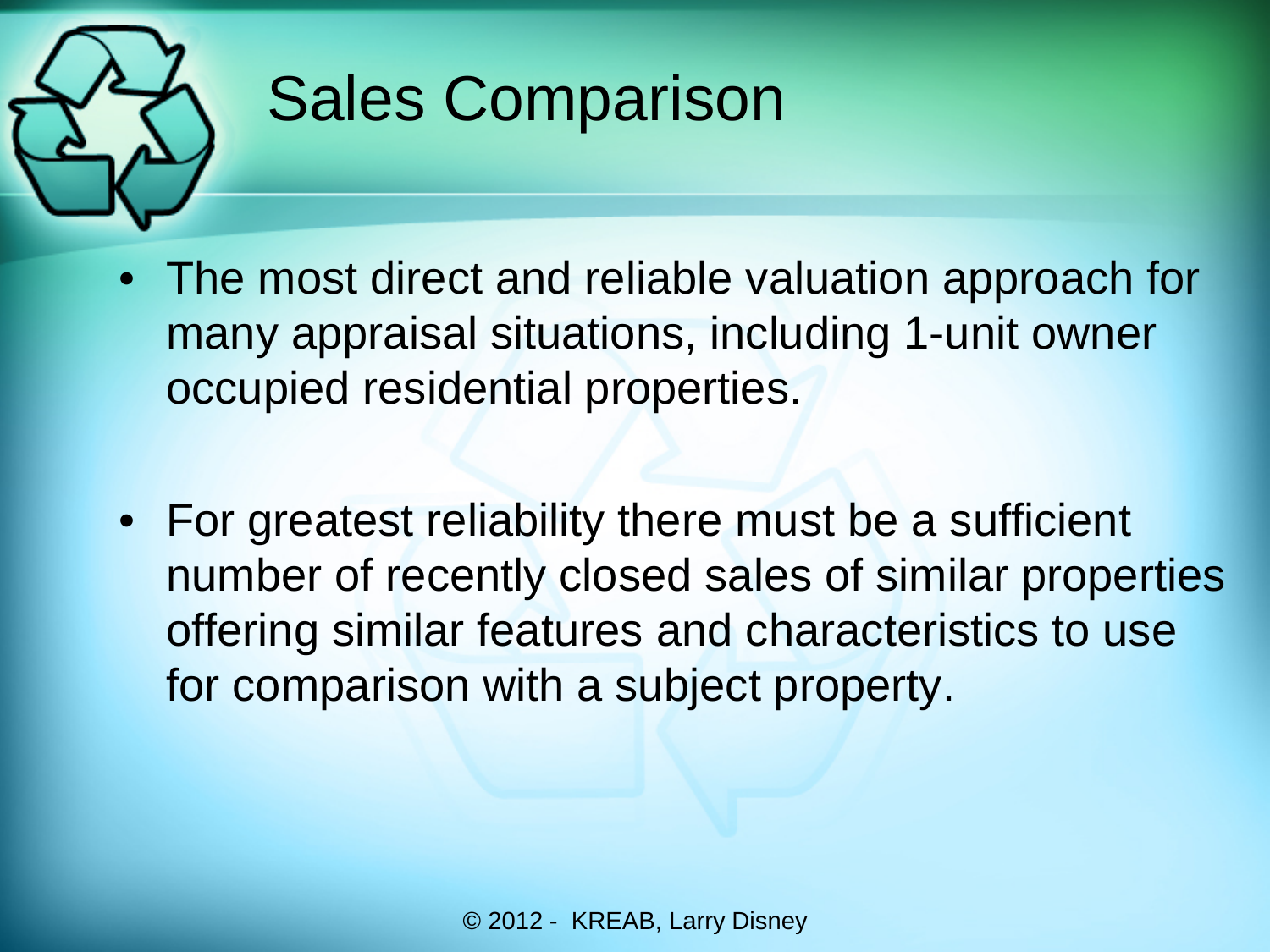

## What type of value is appraised?

**MARKET VALUE:** a type of value, stated as an opinion, that presumes the **transfer of a property (i.e., a right of ownership or a bundle of such rights**), as of a certain date, under specific conditions set forth in the definition of the term identified by the appraiser as applicable in an appraisal.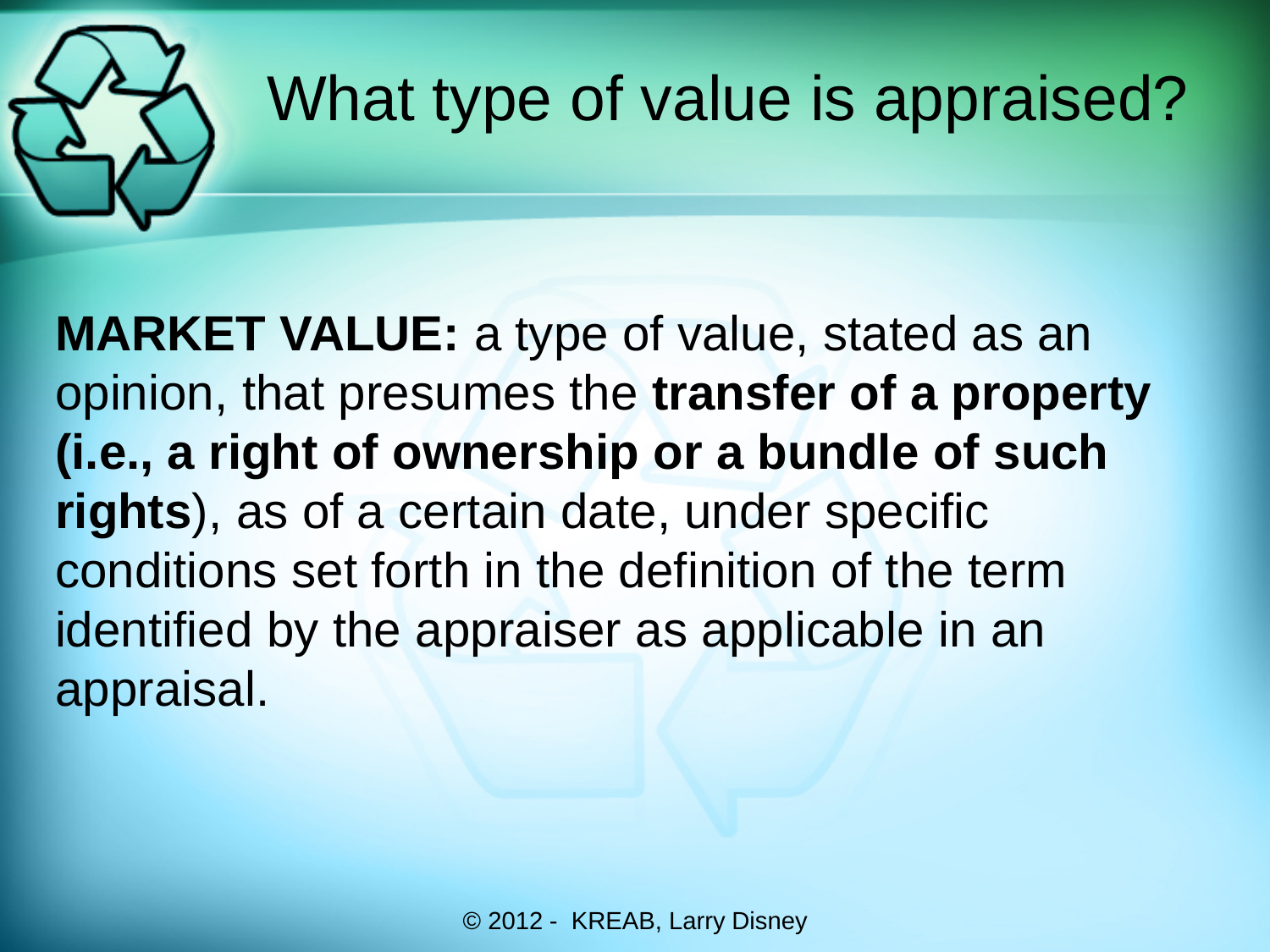

#### Market Value

Comment: Forming an opinion of market value is the purpose of many real property appraisal assignments, particularly when the client's intended use includes more than one intended user, i.e. *lender*.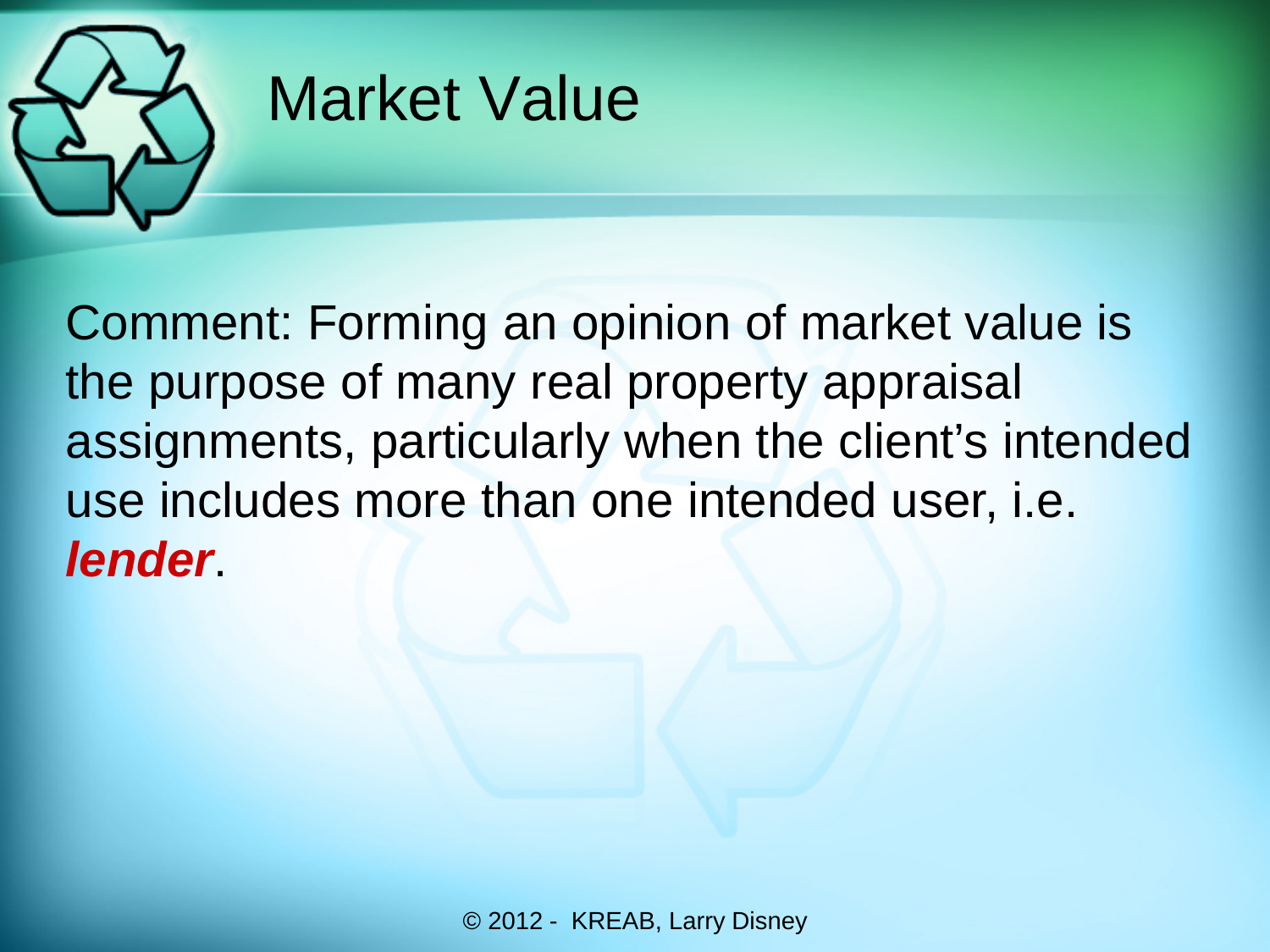

## Other common types of value

- Value in use
- Insurable value
- Liquidation value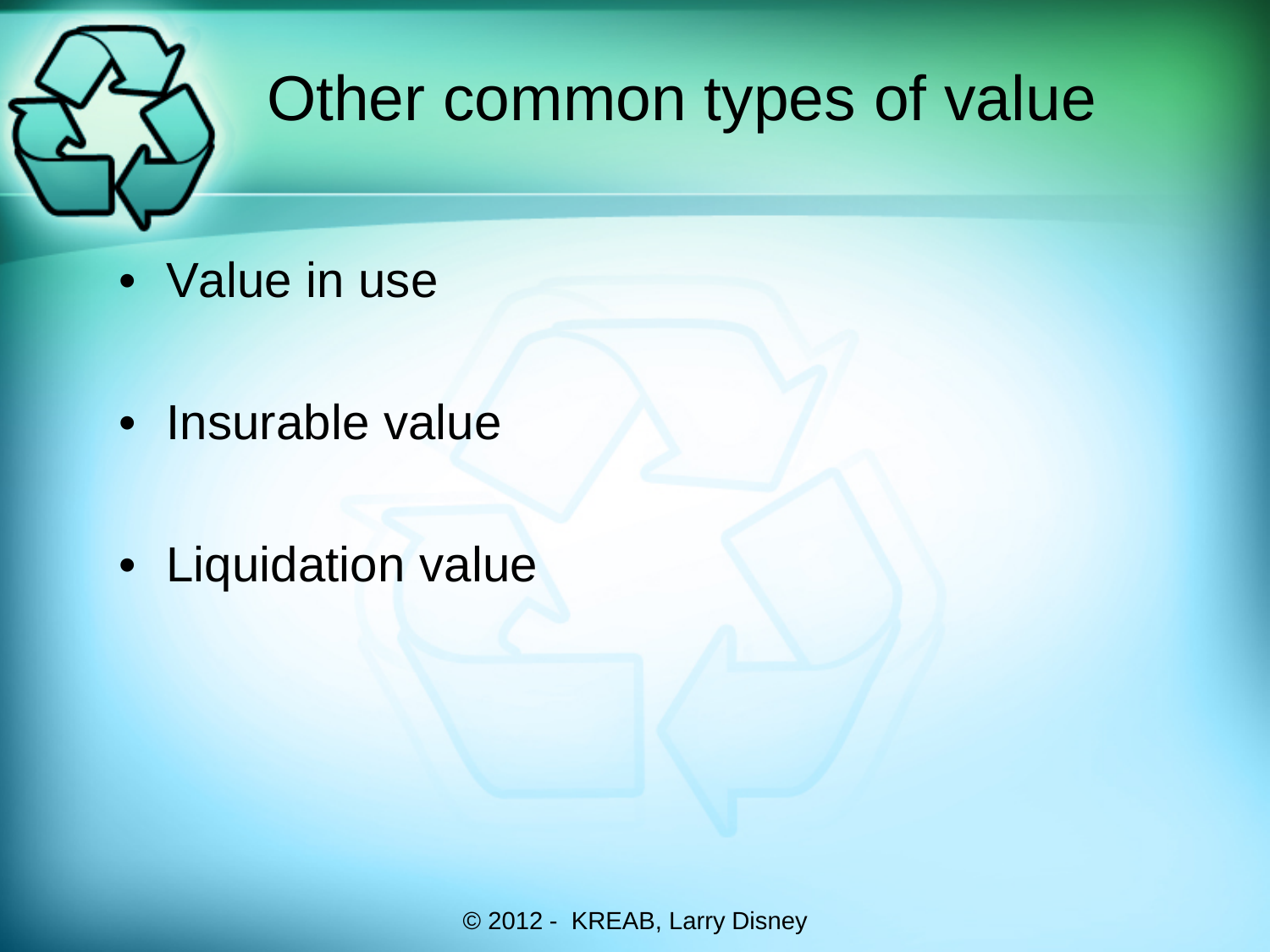

#### What creates value.

- **Supply** Created by two primary forces.
	- Scarcity

– Utility

- **Demand** Created by two primary forces.
	- Desire – Purchasing Power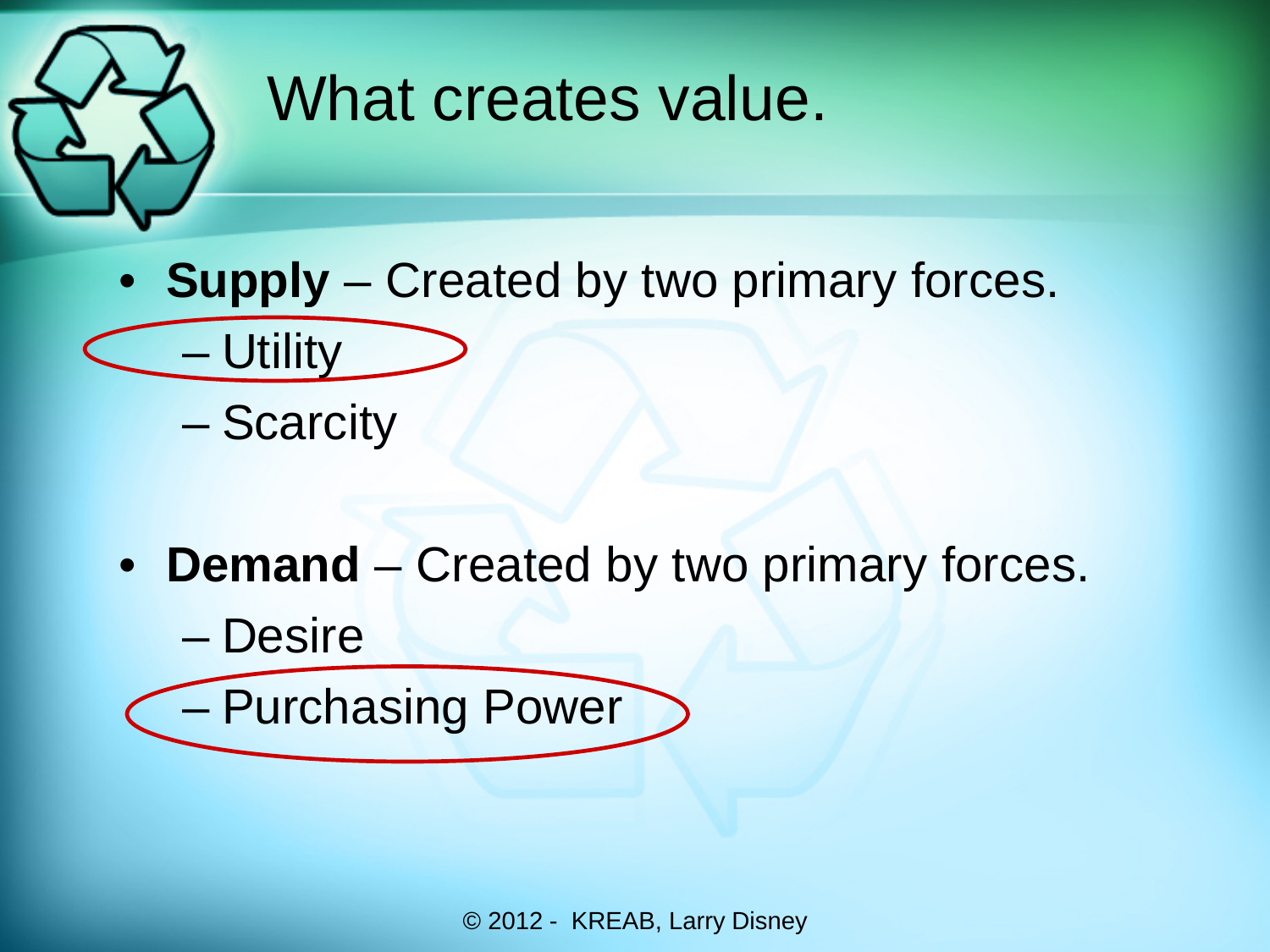

## Steps in Development of HBU

- Criteria for testing Highest and Best Use:
	- Legally permissible
	- Physically possible
	- Economically feasible
	- Maximally productive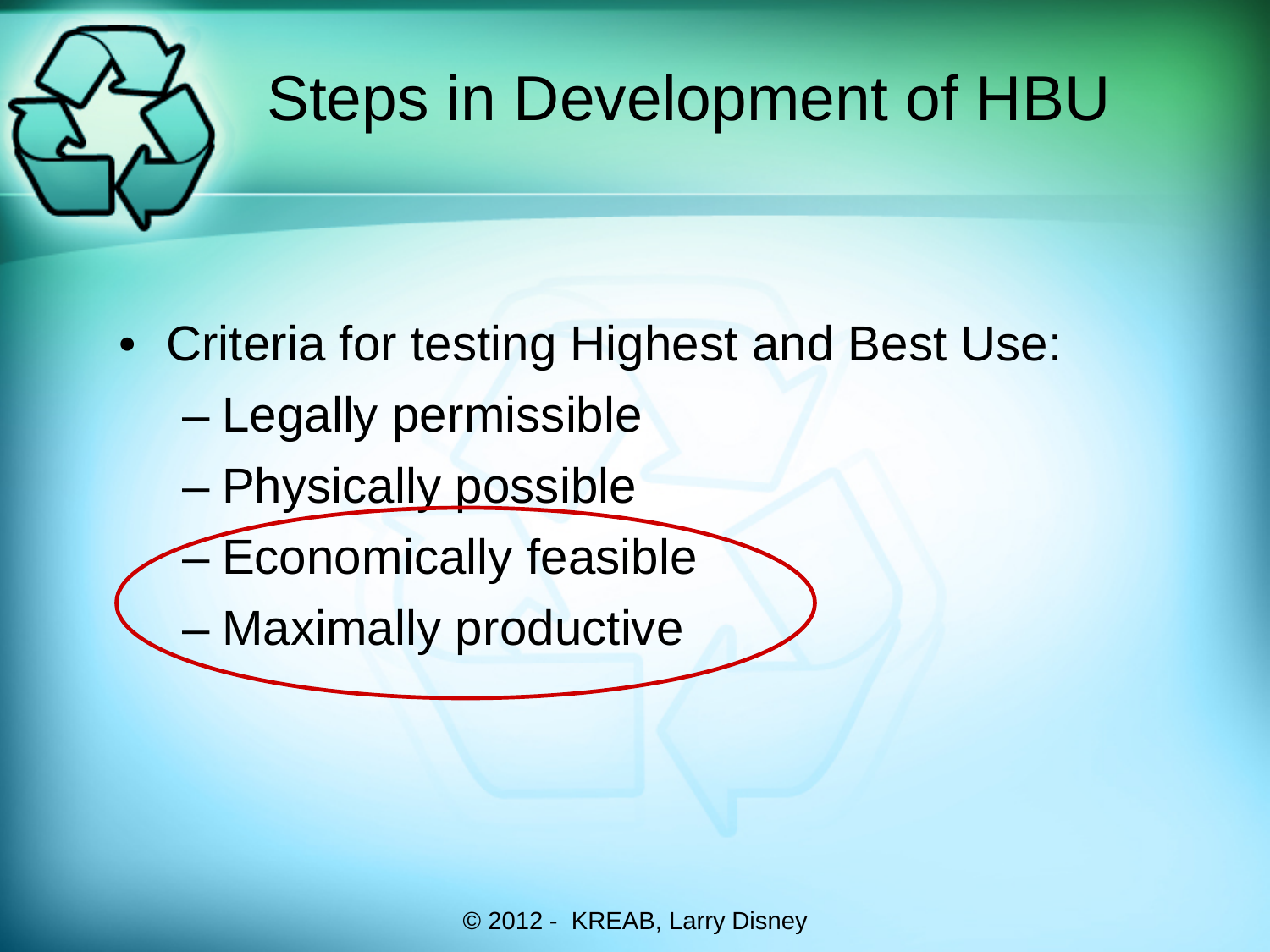

# Concern is Maximum Productivity.

• Contribution



Will the cost contribute a benefit or result in a loss?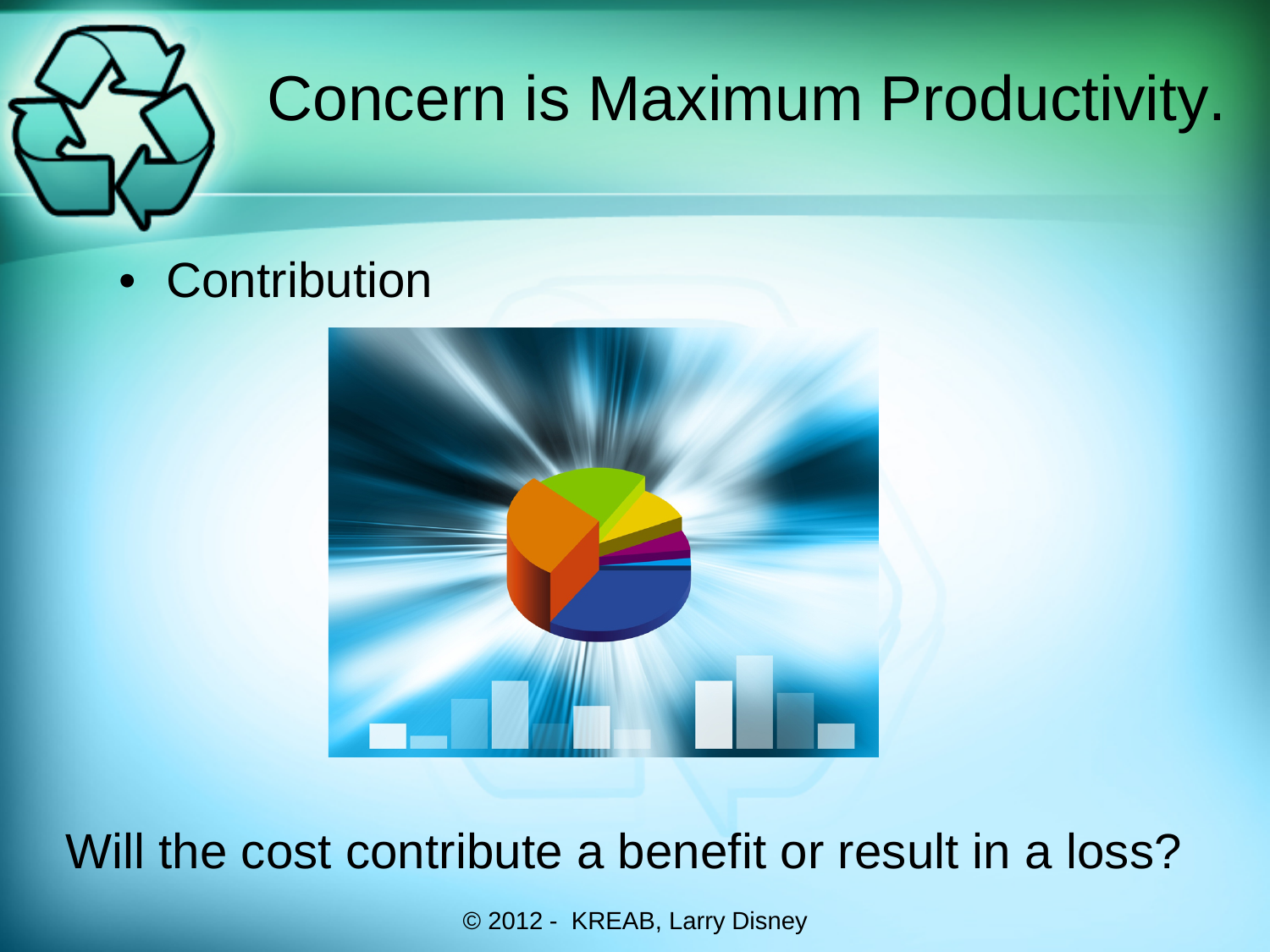- **Energy Checklist** 
	- Insulation
		- Attic/roof
		- Ceiling
		- Exterior walls
		- Floors
		- Slab/perimeter
		- Foundation walls
		- Insulated weather heater; insulation wrap
		- Insulated heat/cooling ducts or pipes

Estimated monthly savings \$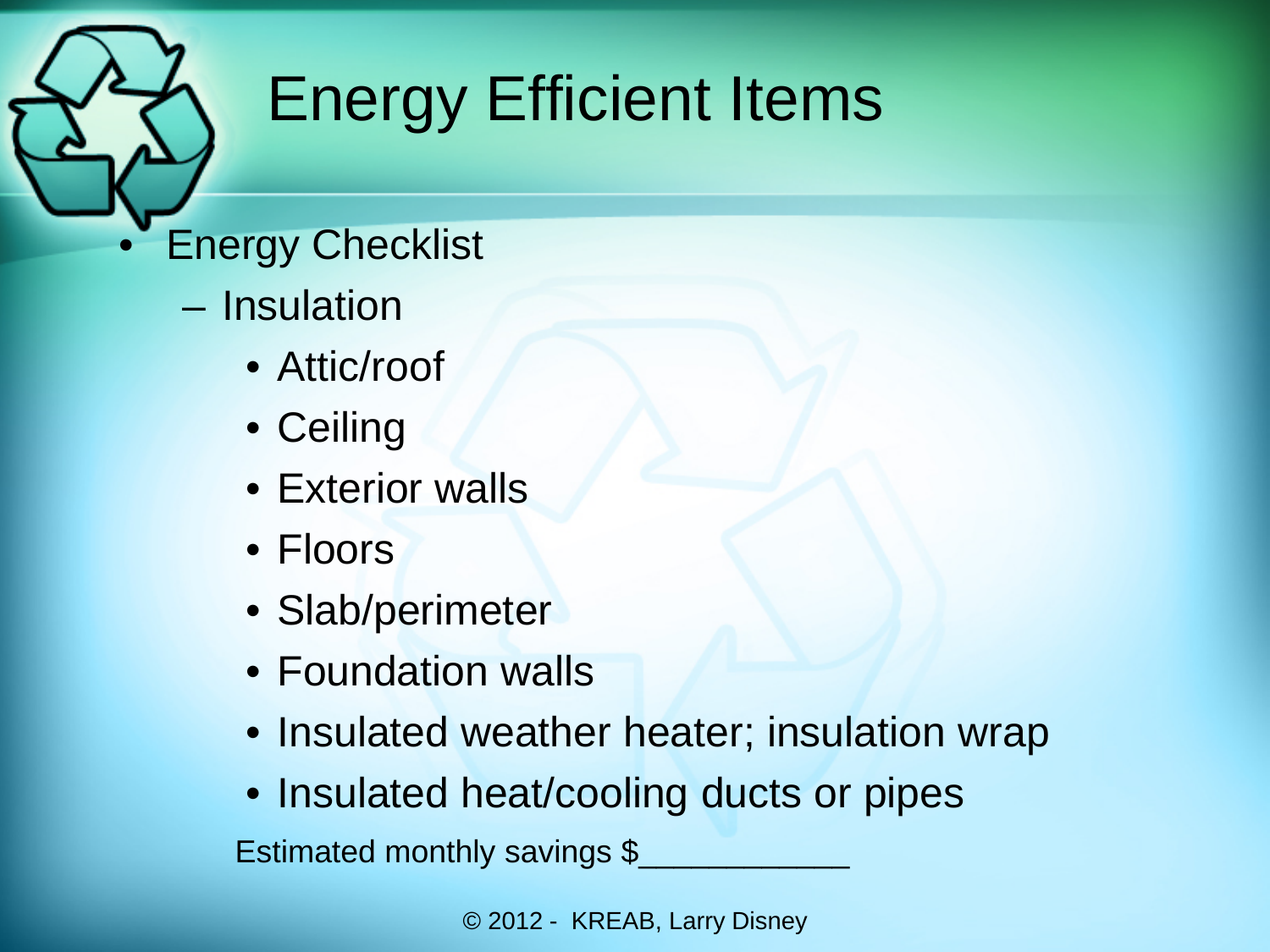

- Windows and doors
	- Double (storm)/triple glazed windows
	- Storm doors: on # of doors
	- Insulated doors
	- Weatherstripping
	- Caulking
	- Other:

Estimated monthly savings \$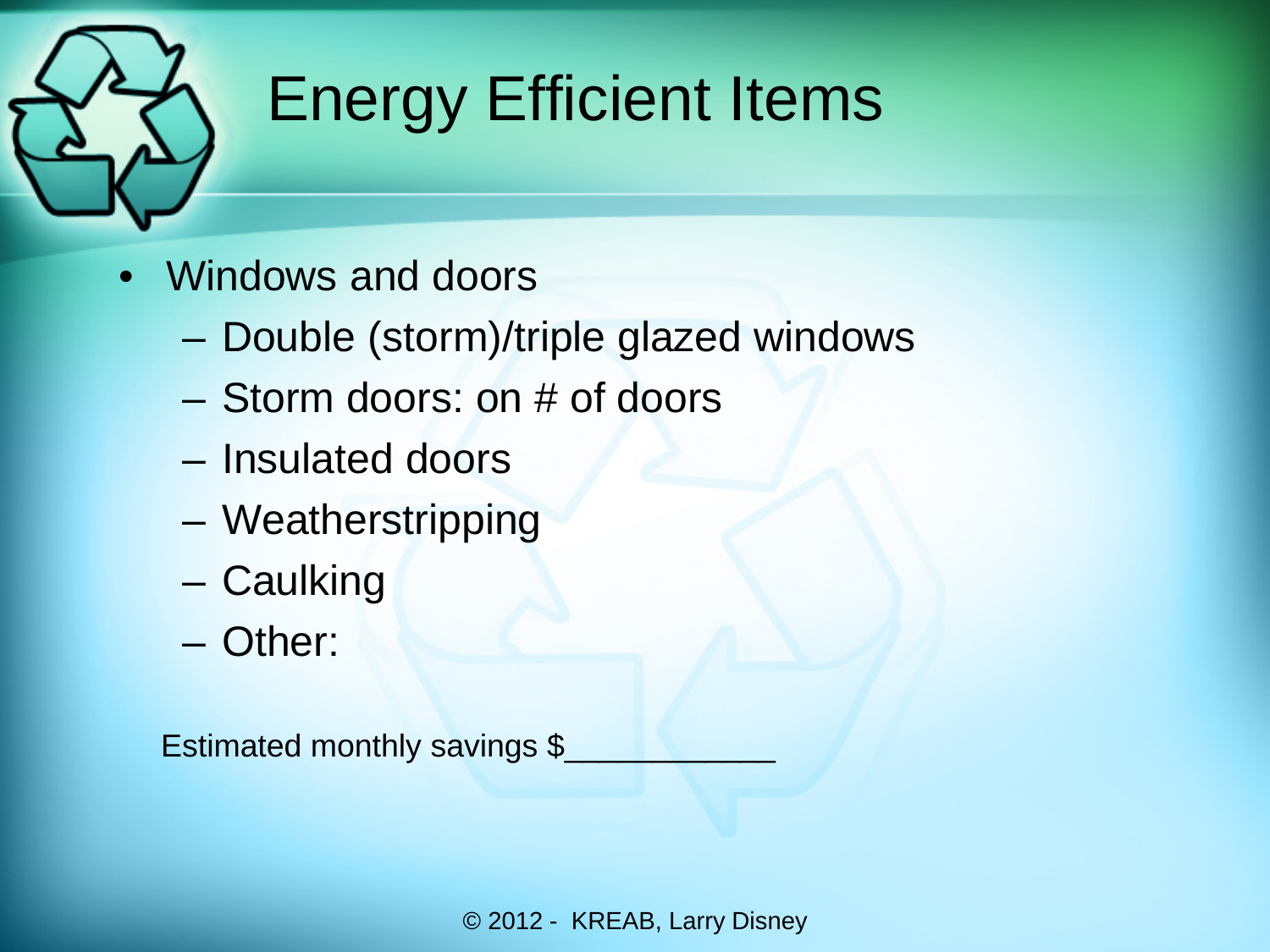- Heating and Cooling
	- Conventional Equipment
		- Automatic setback thermostat
		- Automatic flue damper
		- Entergy-efficient furnace
		- Energy-efficient air conditioner
		- Energy-efficient heat pump
		- Energy-efficient hot water heater
		- Special fireplace devices/features
		- Wood burning stove
		- Outside combustion air for fireplace or woodstove Estimated monthly savings \$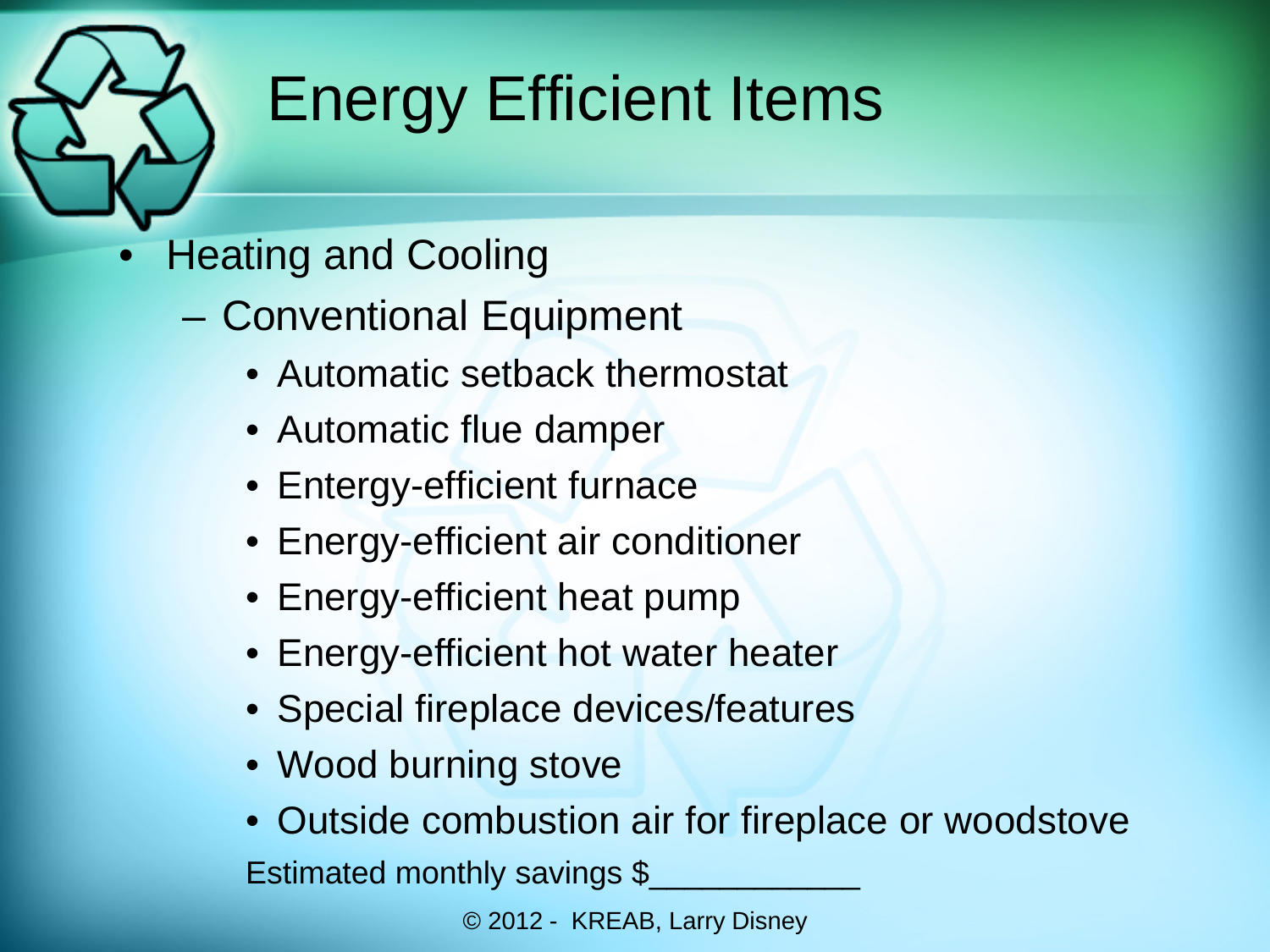- Solar equipment or design
	- Passive solar design/landscaping exterior
	- Passive solar design interior
	- Solar space heating/cooling
	- Back-up heating/cooling system
	- Solar electric panels
	- Solar hot water heating
	- Earth-sheltered housing design

Estimated monthly savings \$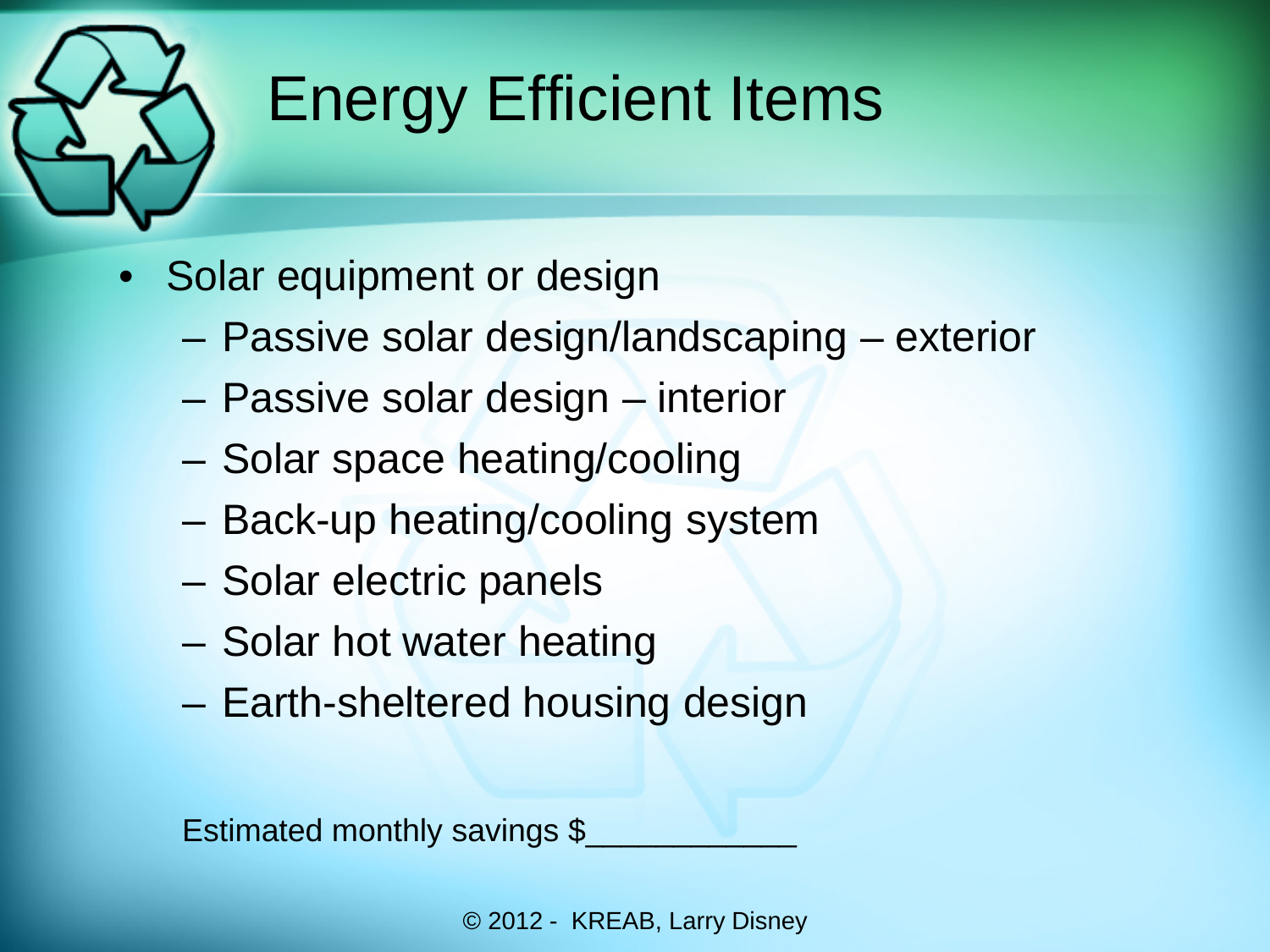

## Alternative Methodology

 Present worth of the estimated savings in utility costs.

• Capitalizing savings at an interest rate that is not loss than the current interest rate for the This is one alternative method that can be used to support the adjustment.

seven years.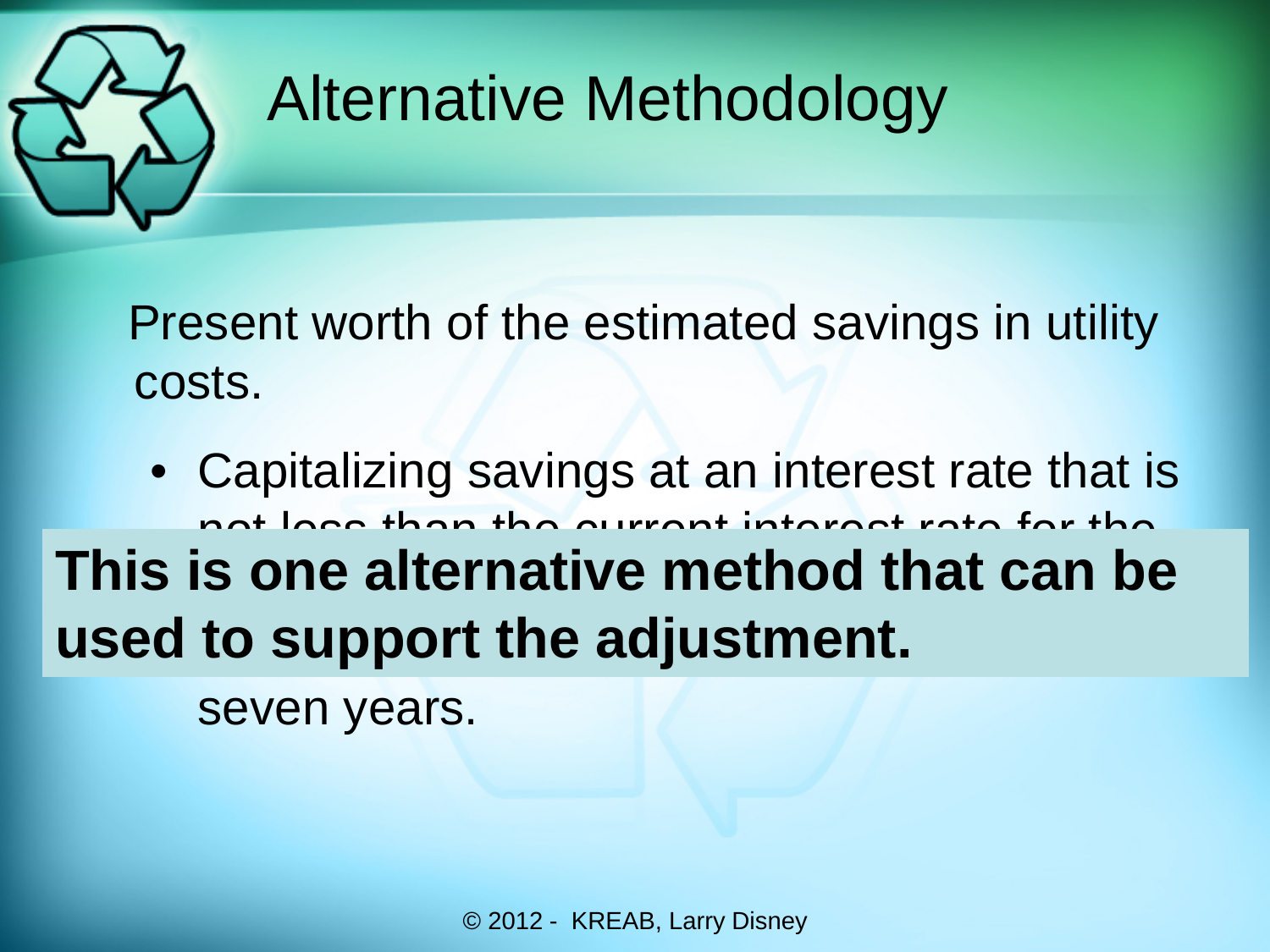

#### Using the HERS Report.

- Borrowers should obtain an energy report prepared by a Home Energy Rating Systems (HERS) energy rater. The energy report must:
	- identify the recommended energy improvements and expected costs of the completed improvements,
	- specify the monthly energy savings to the borrower, and
	- Verify that the recommended energy improvements are cost-effective.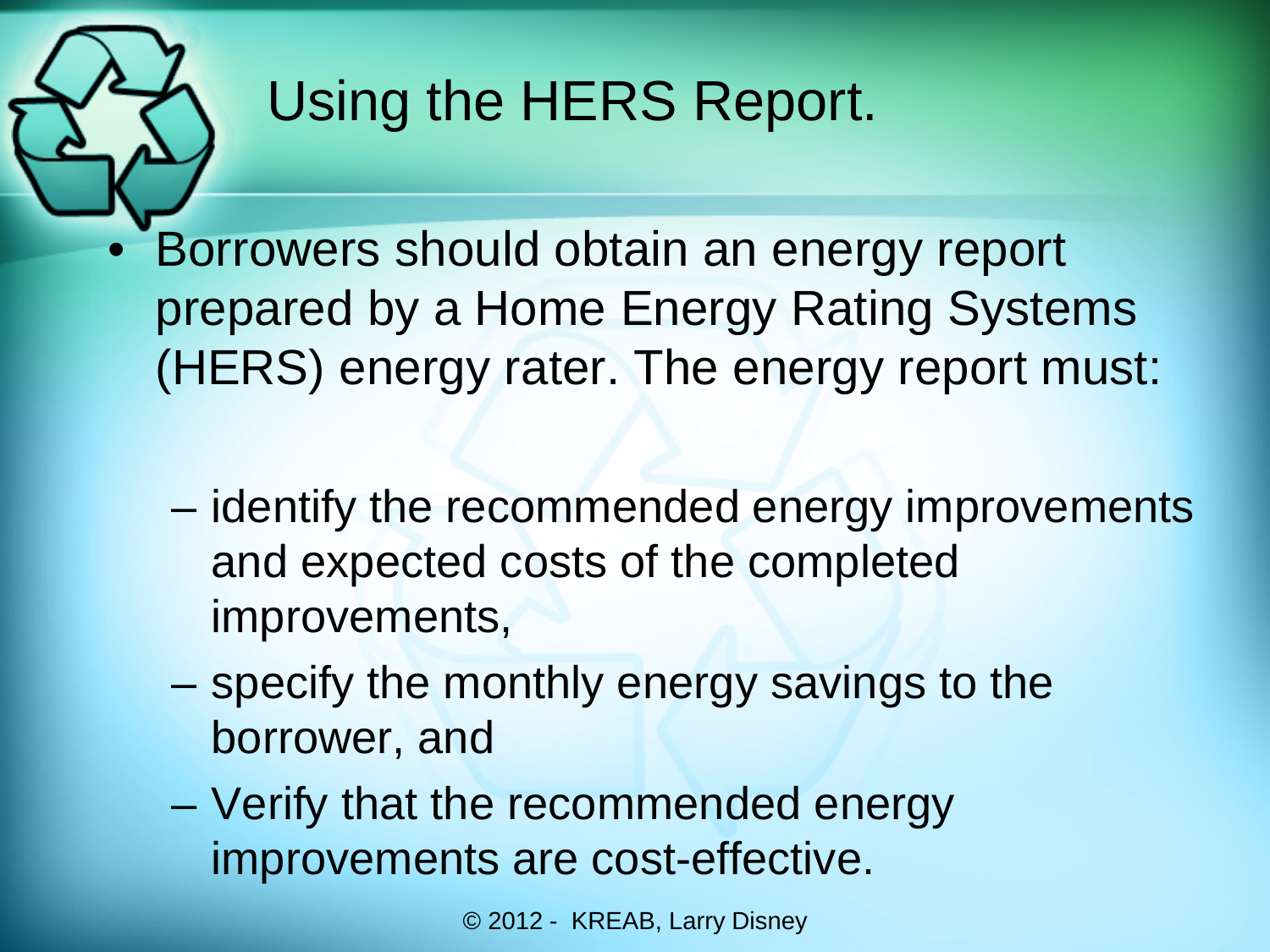

#### Questions that should be addressed.

• Will the cost of the energy report be paid by the borrower?

• If so, can the cost be financed as part of the mortgage in the total cost of the energy improvements?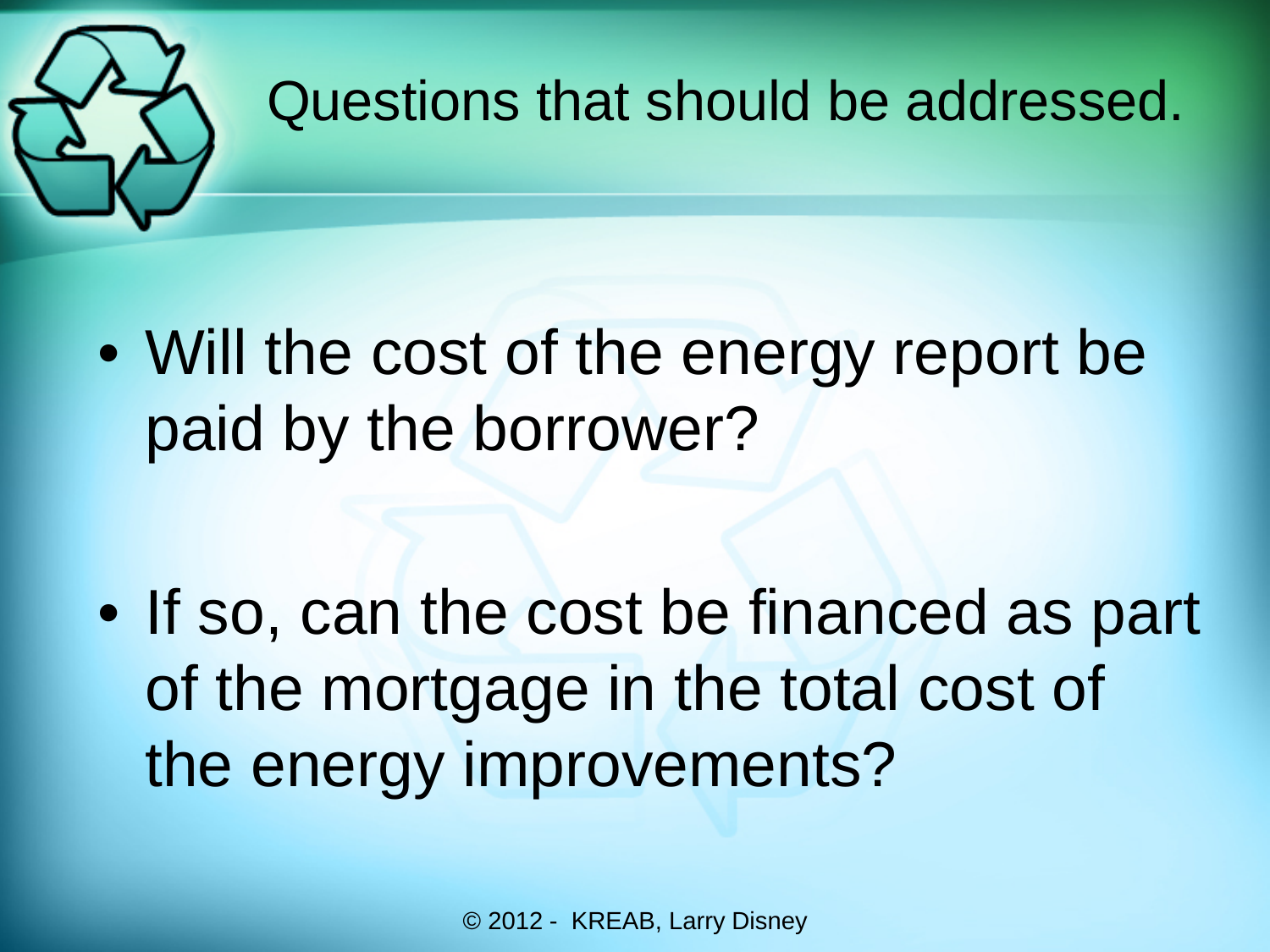

#### Questions that should be addressed.

• How will a copy of the energy report be delivered to the appraiser?

• Verify if the builder and/or the lender will have direct communication access with the appraiser?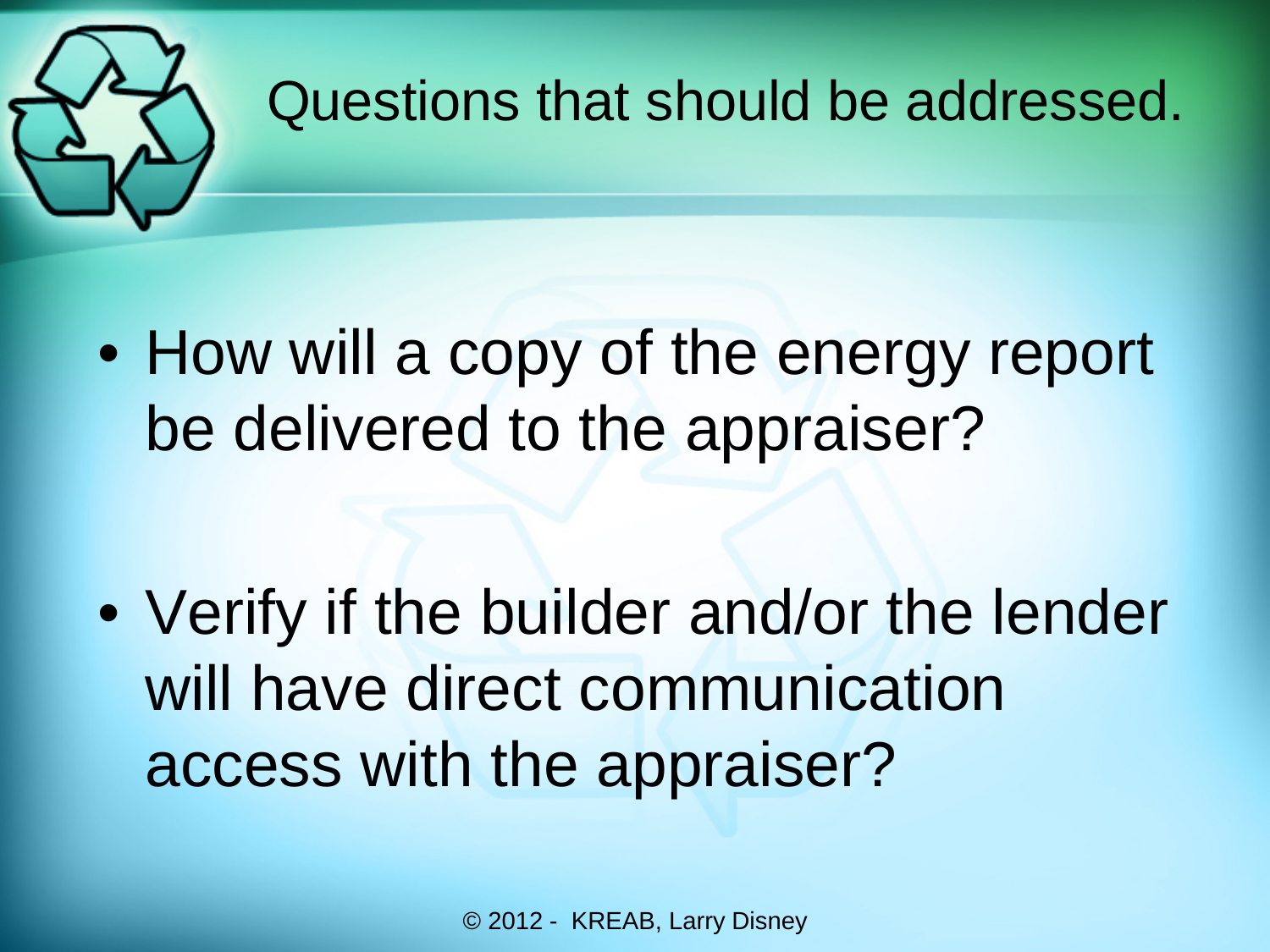

#### Questions that should be addressed.

- Energy Rating
	- Has an energy rating been performed on the subject property?
	- Energy efficiency appears:
		- •High
		- •Adequate
		- •Low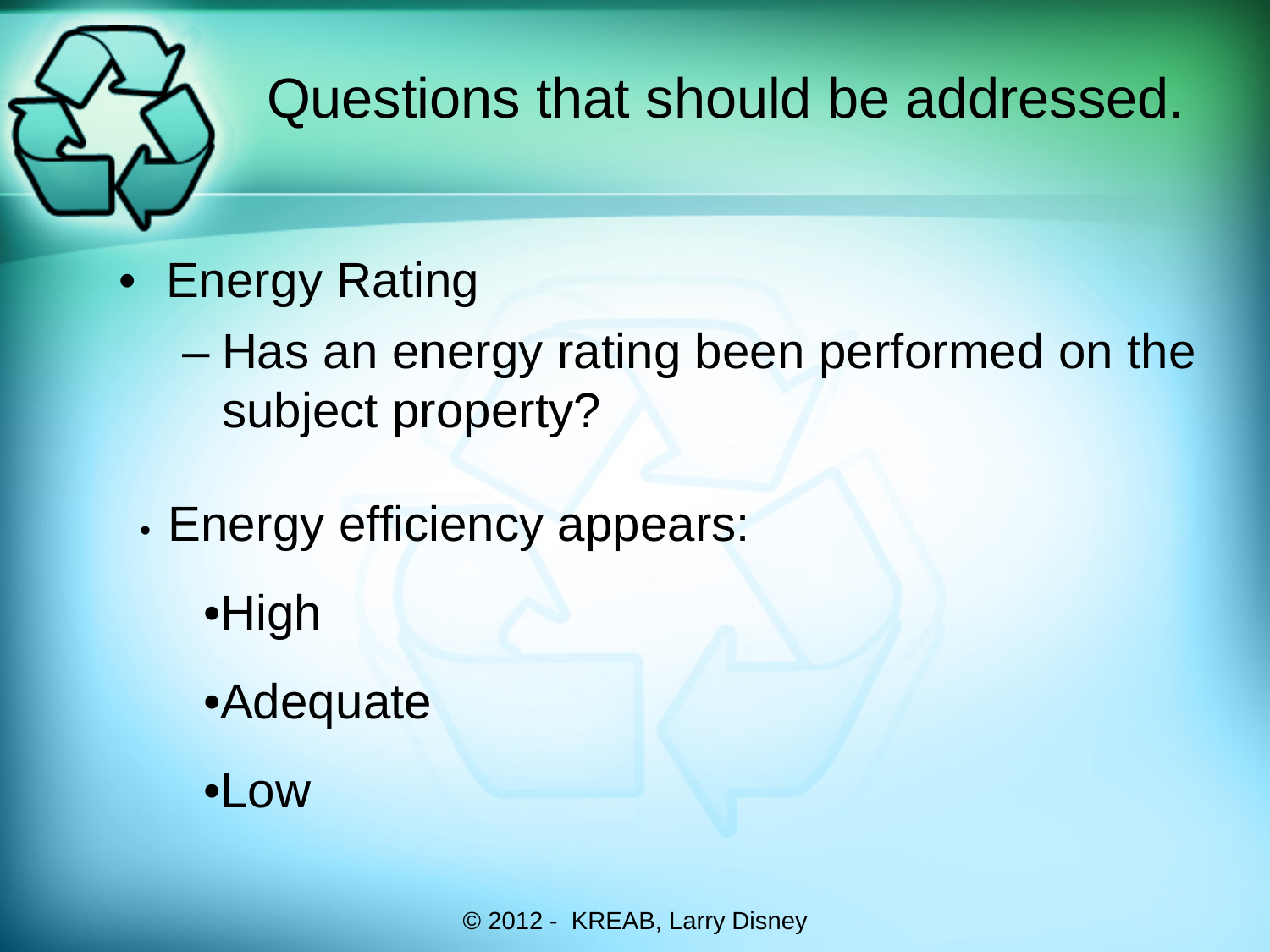#### Appraisers work with the HERS Rater.

Mr. Roy T. Honican, Blue Grass Energy – A Certified HERS Rater, provided the information of a new dwelling constructed in Berea, KY that is used in the following example.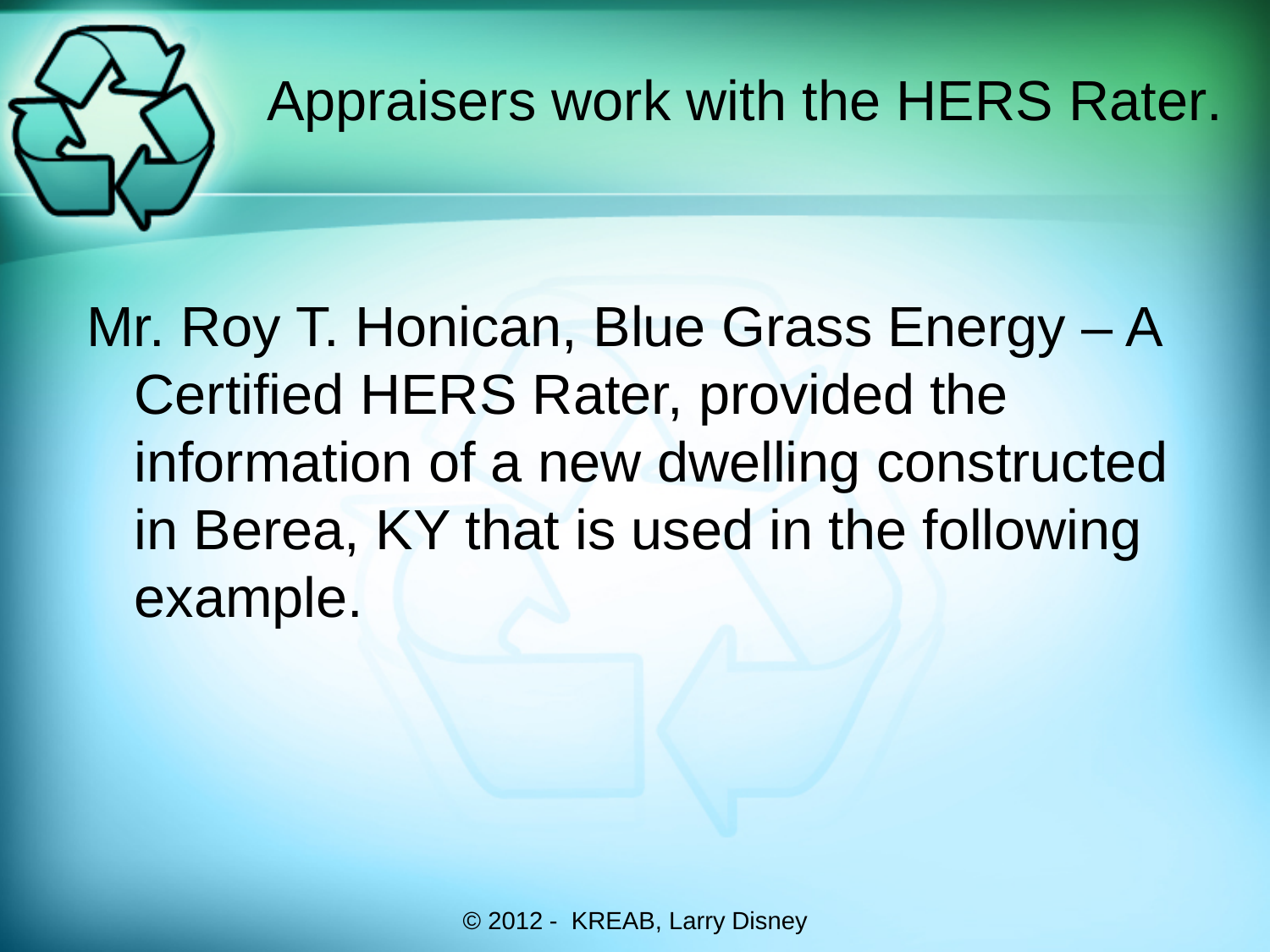

Report Instructions - The appraiser *must* 

**1. Review** both the estimate of energy efficiency improvement costs; *and*

**2. Calculate** the present worth of the energy efficient improvements as provided by the Certified HERS Energy Rater.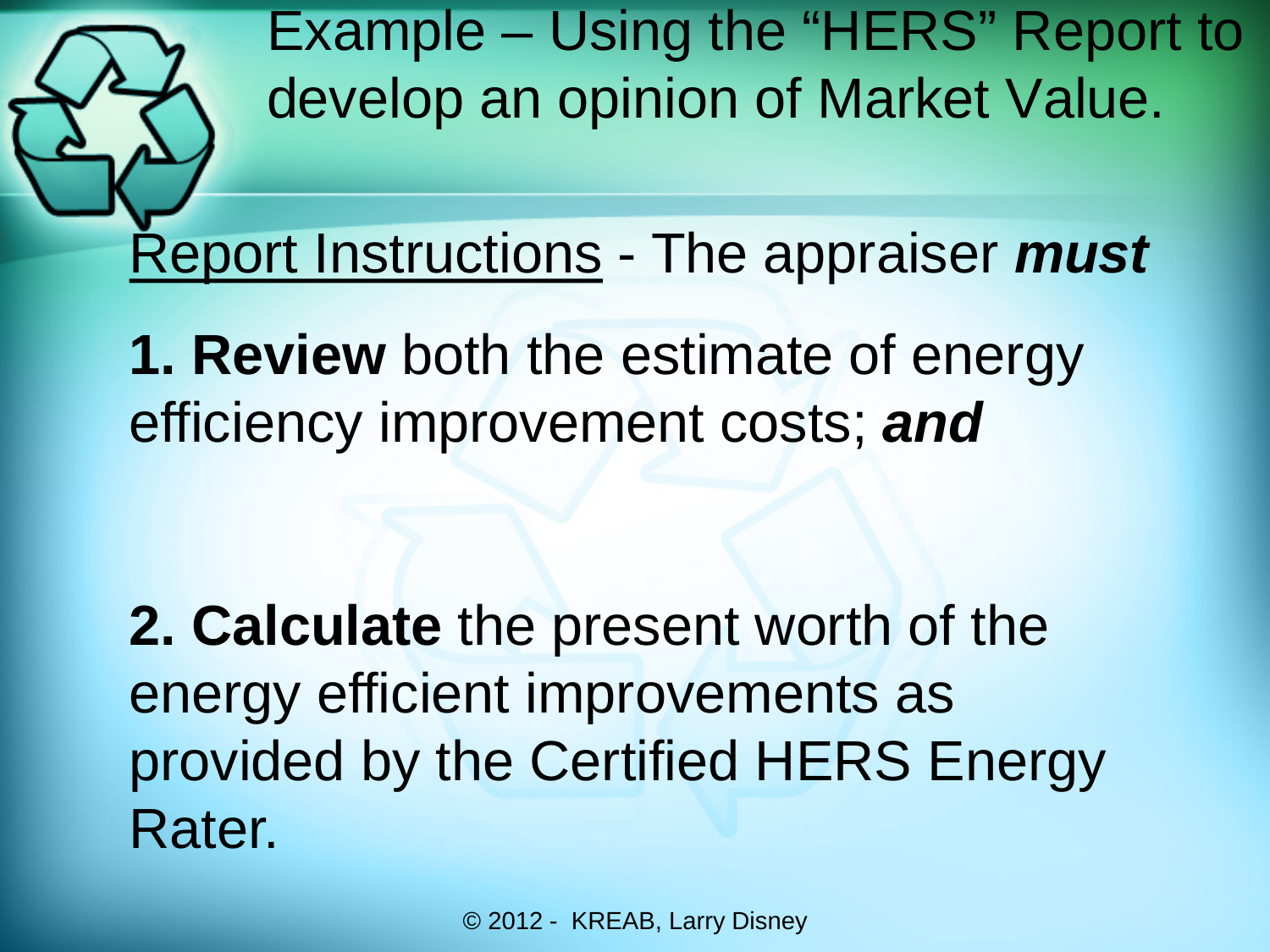# Assumptions necessary for PW calculation.

•The Monthly Energy Savings Value of *\$104* was reported in the **HERS Report.**

- •The installed cost of the energy efficient items was reported to be \$9,000.
- •The mortgage interest rate was assumed to be 4.77%.

•The estimated home ownership was based on 7-years.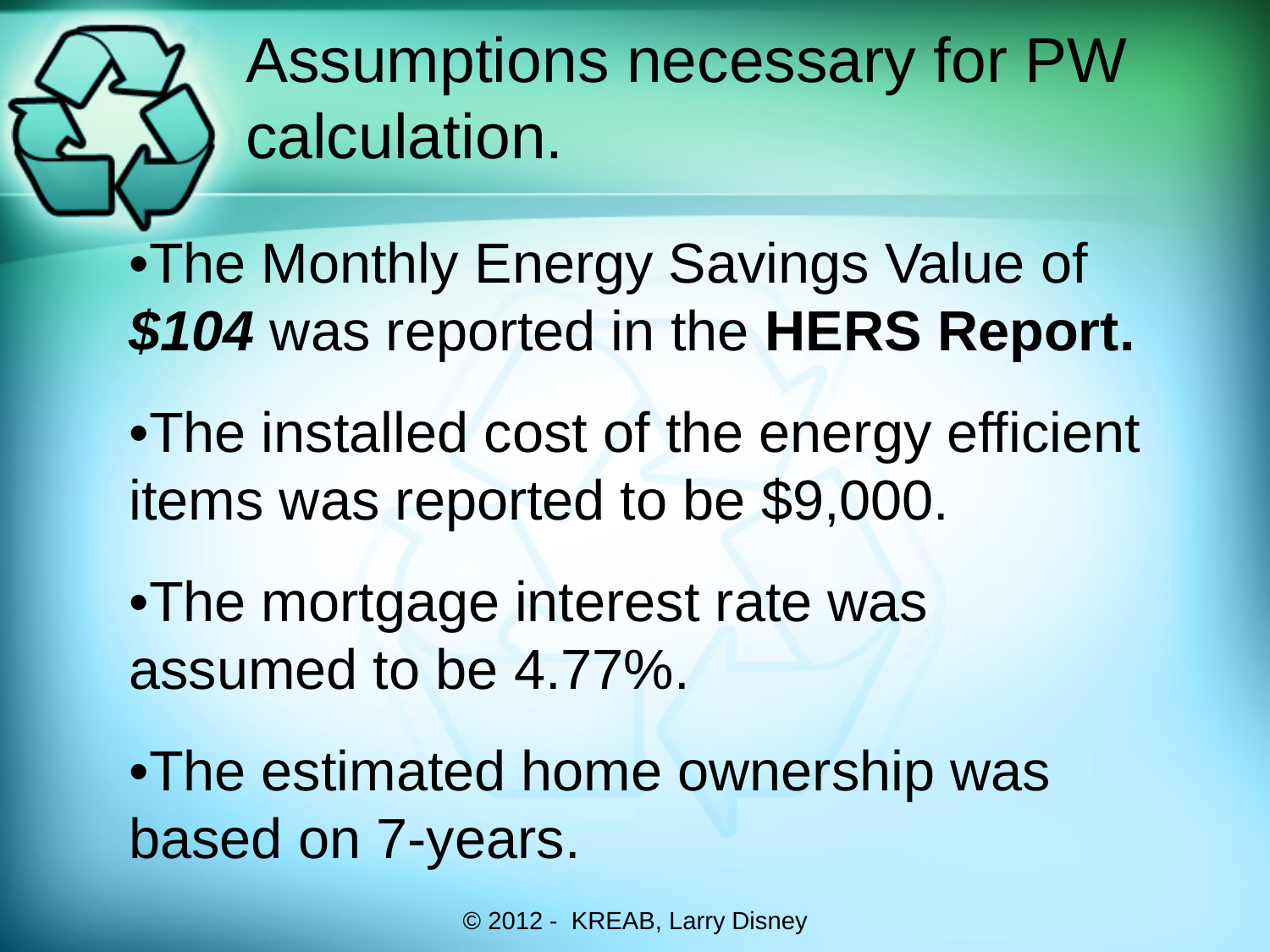# Depreciated Cost & PW New Dwelling

- Example (Savings capitalized)
	- Installed cost less depreciation **\$9,000**
	- Holding period 7 Years
	- Expected monthly savings 104 per month
	- Expected annual savings 1,248 per year
	- Present value factor 5.8349\*
	- \$1,248 x 5.8349 = \$7,282 or **\$7,000 (R)**

– (\*Annual compound interest @ 4.77% for 7-years)

The above is recommended *only* in absence of comparable closed sales data.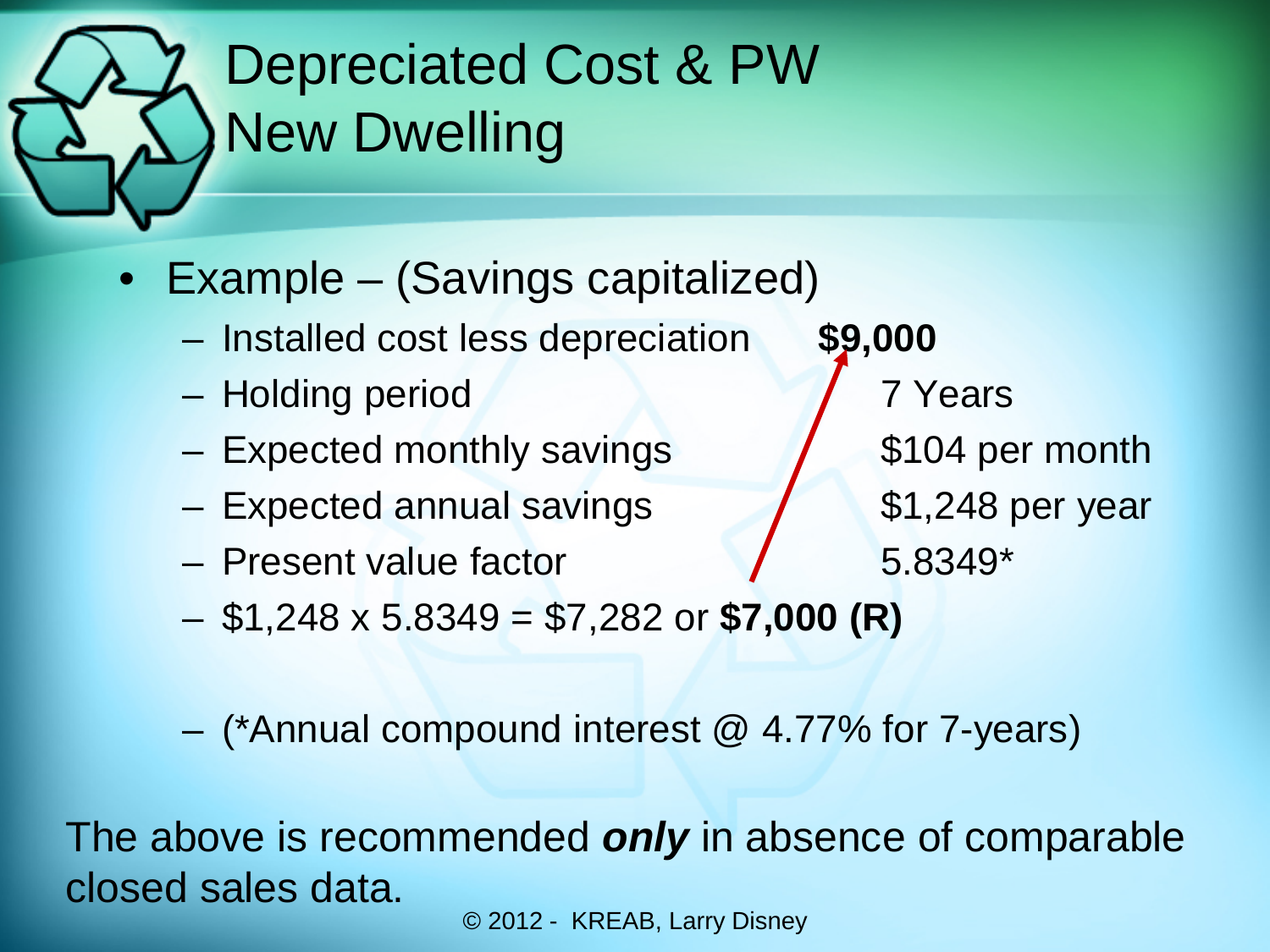

# Information developed by the appraiser using HERS Report.

The estimate of energy efficiency value increment, based on the lesser of the referenced improvement cost or present worth, is concluded to be *\$7,000* which represents an added value contribution to the market value opinion set forth in the appraisal report.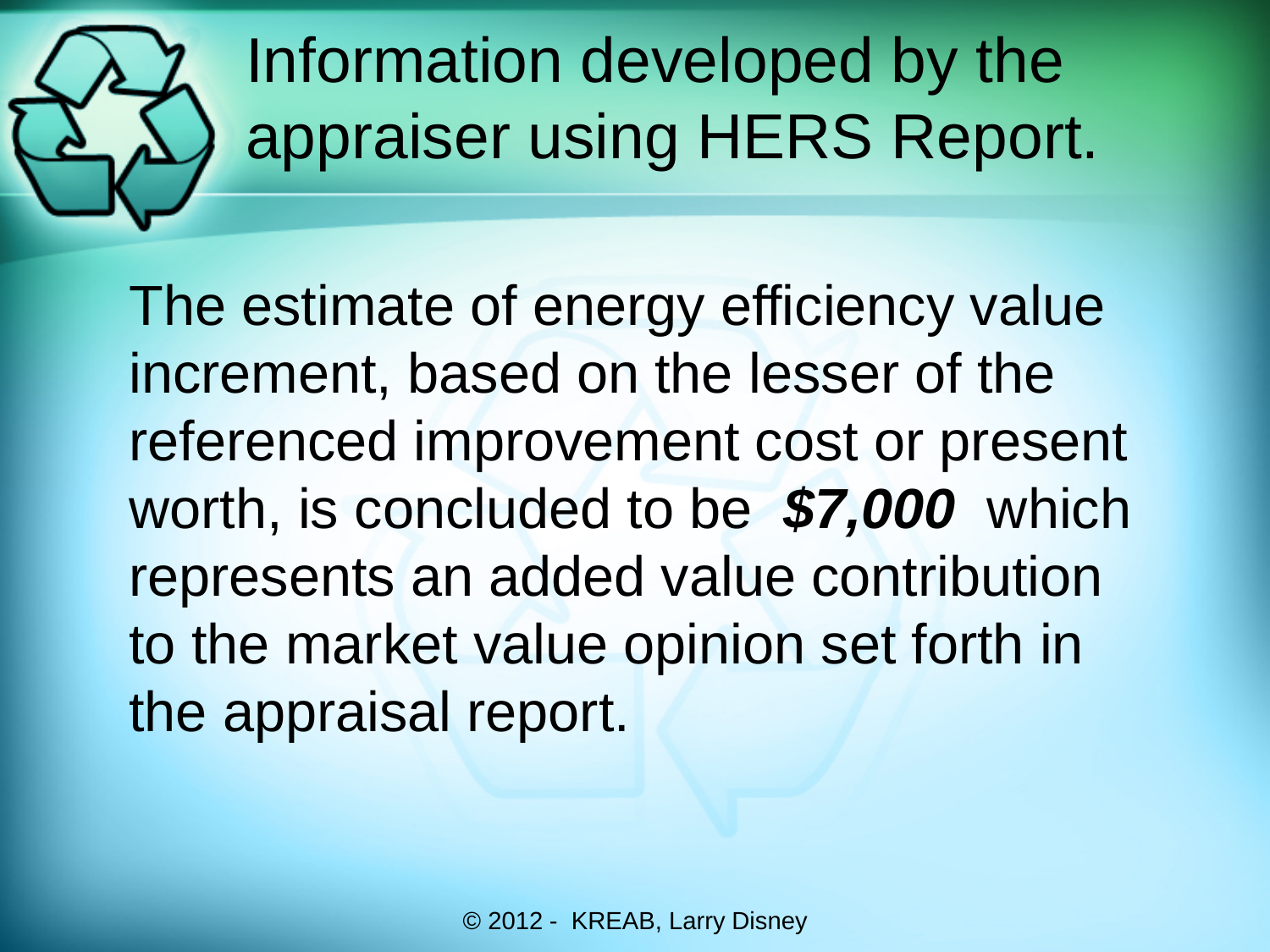

# Developing an adjustment.

- The best method of support is via direct comparison.
- Price without energy efficient items \$100,000
- Price with energy efficient items \$107,000
	-

Typically sales data does not exist to use in deriving this specific adjustment; therefore, the alternative method can be used.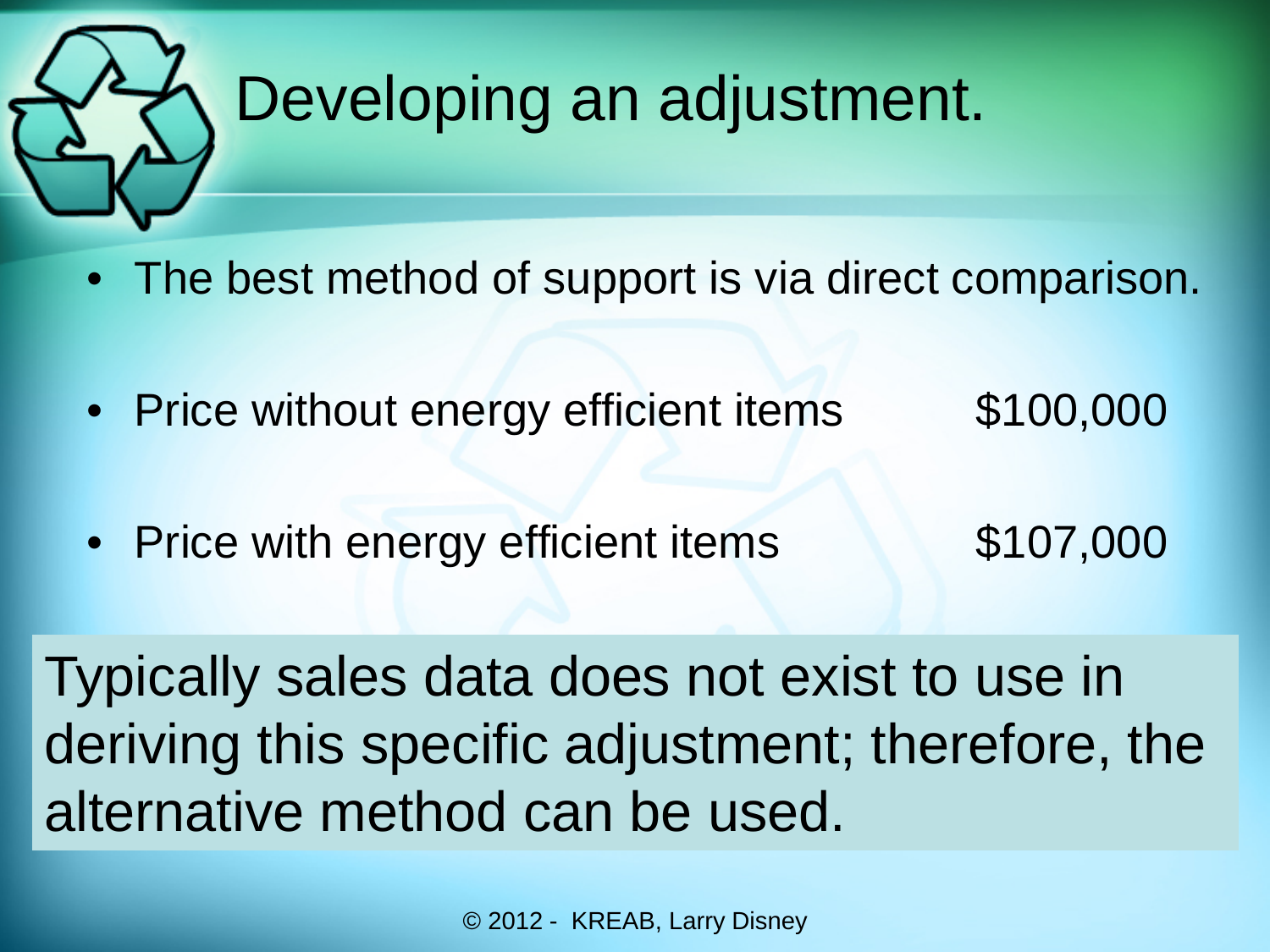# Purchasing Power of EE dwelling.

| <b>Dwelling Market Value</b>                                              | \$100,000   | \$107,000                          |
|---------------------------------------------------------------------------|-------------|------------------------------------|
| Buyers monthly income                                                     | 3,000<br>\$ | 3,000<br>$\boldsymbol{\mathsf{S}}$ |
| Buyers qualified monthly<br>loan payment based on<br>debt-to-income ratio | \$750       | \$750                              |
| Maximum mortgage @<br>95% of appraised<br>value                           | \$95,000    | \$101,650                          |
| <b>Added borrowing</b><br>power for EE items                              |             | \$6,650                            |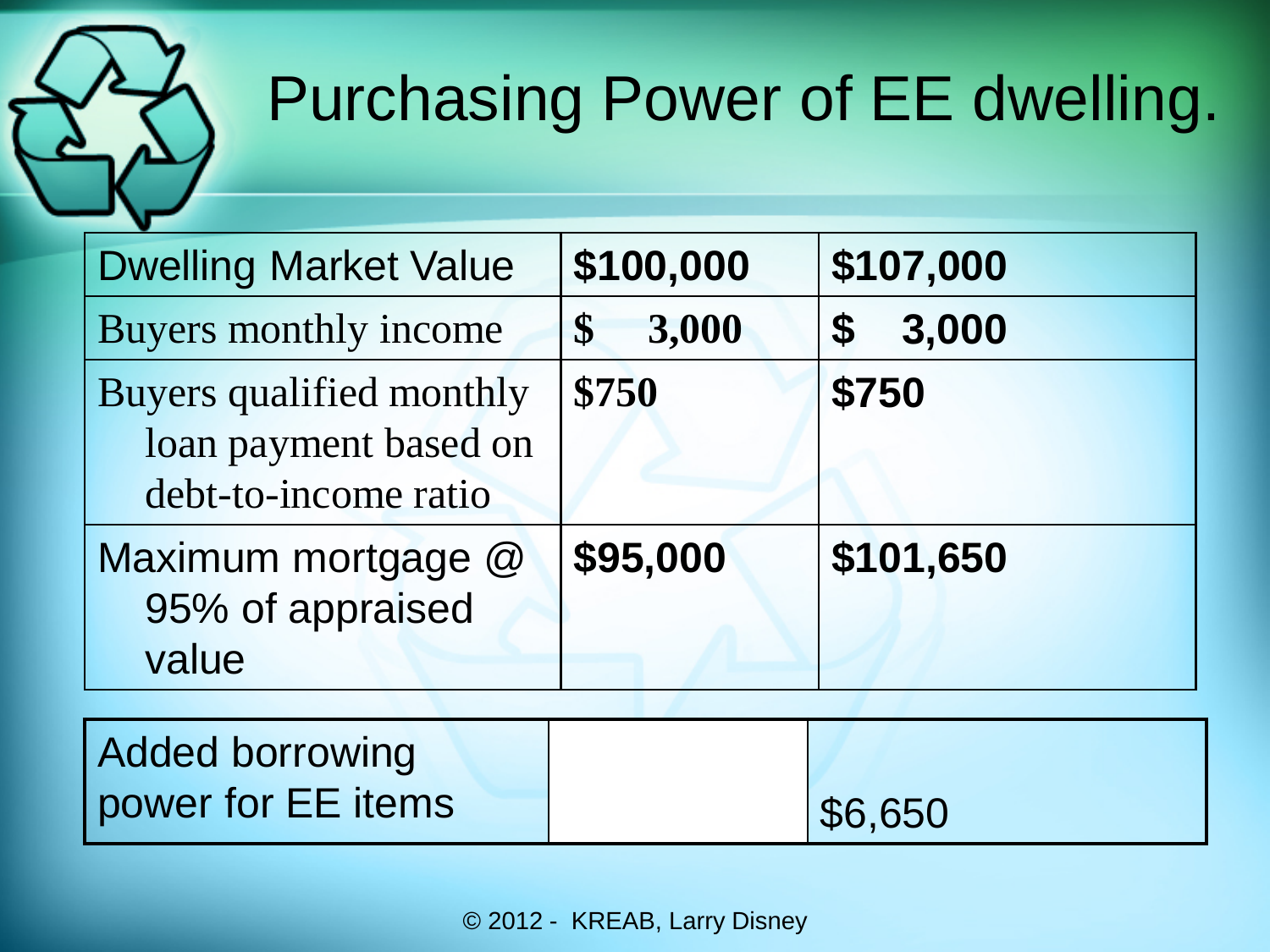

#### Supporting the opinion.

|                                  | <b>Standard Dwelling</b> | <b>EE Dwelling</b> |
|----------------------------------|--------------------------|--------------------|
| <b>Property Price</b>            | \$100,000                | \$107,000          |
| Loan Amount (95%)                | \$95,000                 | \$101,650          |
| <b>Monthly Payment</b>           | \$496.71                 | \$531.48           |
| Energy bills                     | \$179                    | \$75               |
| Cost of home<br>ownership        | \$1,281                  | \$1,177            |
| <b>Monthly Energy</b><br>Savings | N/A                      | \$104              |

Ownership of the energy efficient dwelling will contribute \$104 per month savings. Therefore,  $$104 \times 12 = $1,248$  per year x 5.8349  $(4.77\%$  for 7 Years) = \$7,281.95 = \$7,000 savings.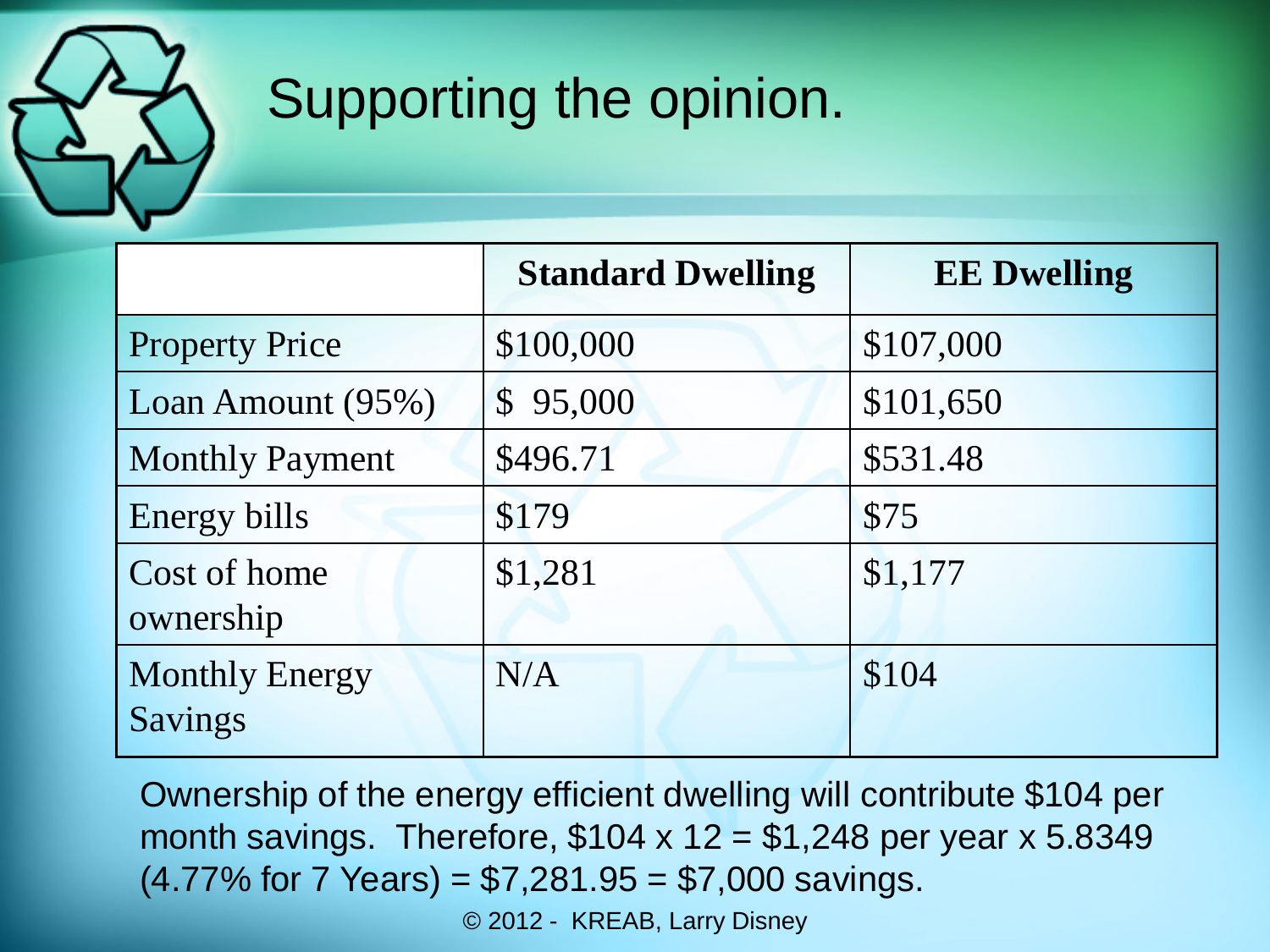# Example Cost Effective Expenditure

In this example the borrower could request that the lender include a \$7,000 energy upgrade package in the purchase of a new 1-unit residential dwelling. Doing so will increase the loan from \$95,000 to \$101,650.

•The loan payments will increase \$34.77 per month for the upgrade package, but the property owner will realize \$104 per month energy savings. (Net to the owner is \$69.23 per month or \$830.76 year.)

•Assuming a 7 year owner holding period and a 4.77% rate, the added present value provides a savings to home owner of \$4,847.41 Benefit transfers with the property.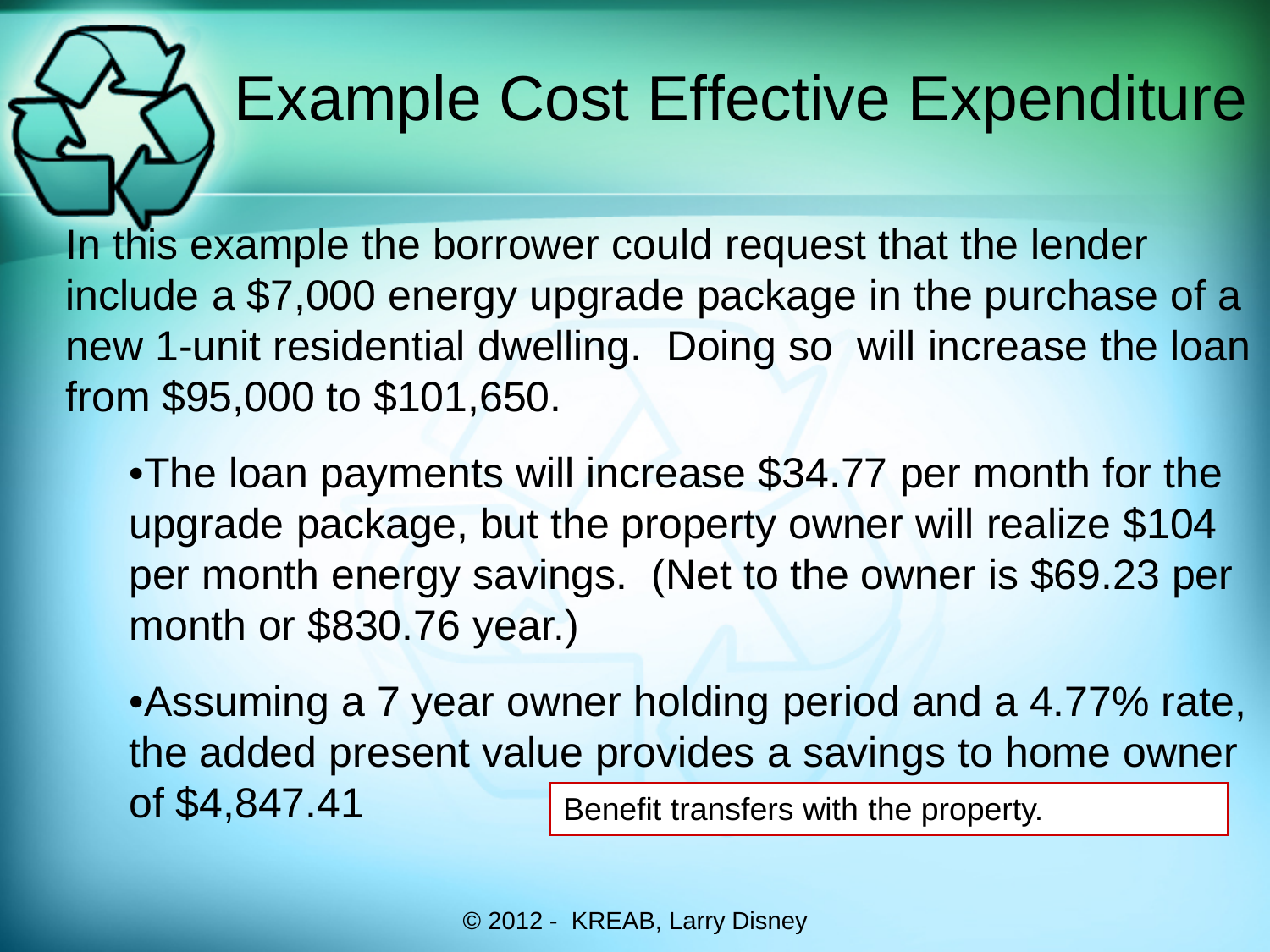

# Positive Ownership Advantages

- Energy efficiency remains with the property and is not a personal item that can be removed.
- Property owner pays less monthly utilities and maintains more revenue, thus recognized savings.
- The environment benefits from added energy efficiency.
- There is no downside or negative with energy efficiency! Thus, PW of Future Benefits = Value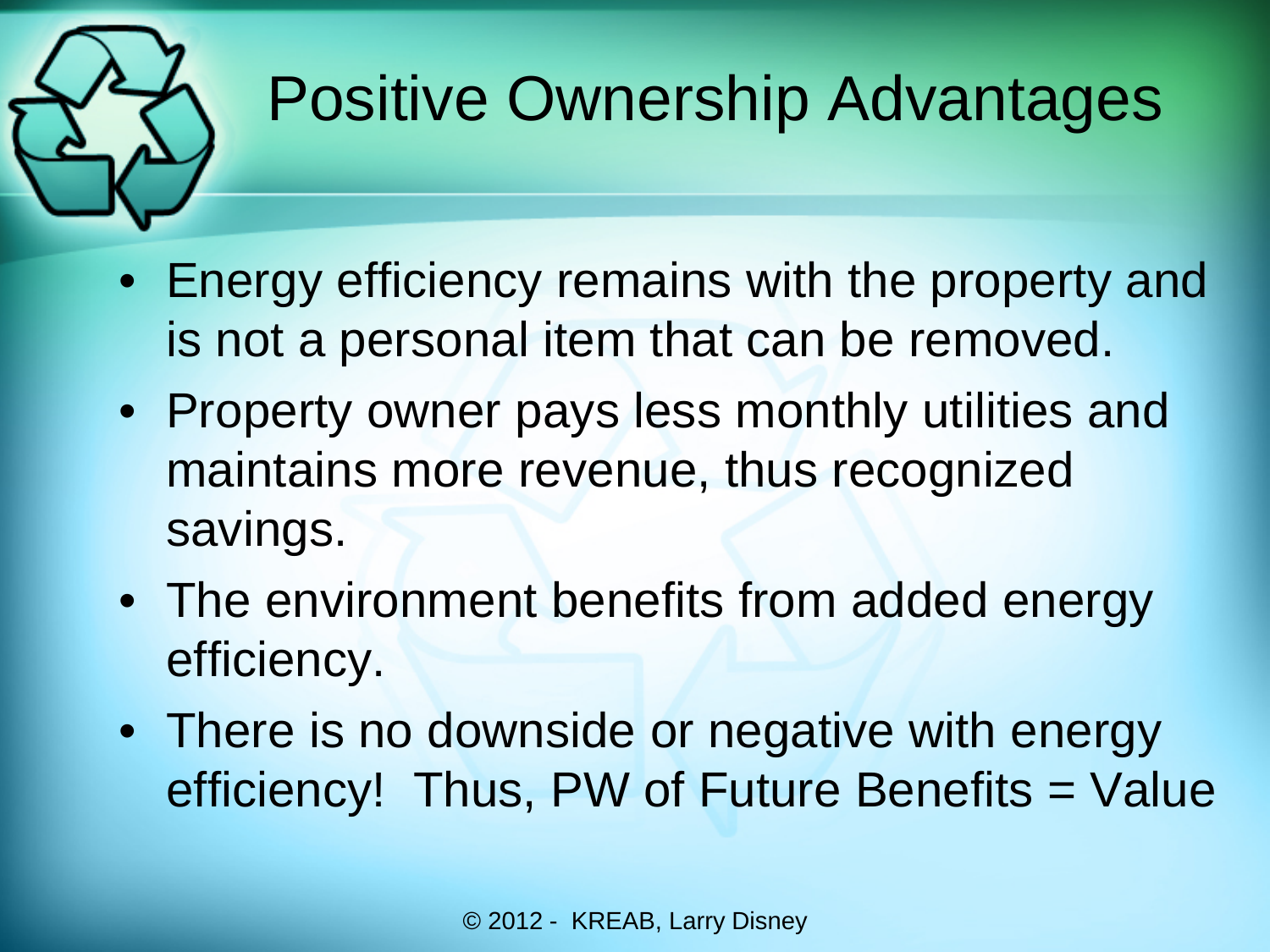

#### Expectations of the appraiser

- Select the appraiser based on knowledge, competency and experience.
- Appraising EE Residential properties is a specialty.
- Educate the lender in appraisal requirements.
- Make sure the lender and the appraiser are aware of all energy items that have been installed in the dwelling, the total cost, and the date installed.